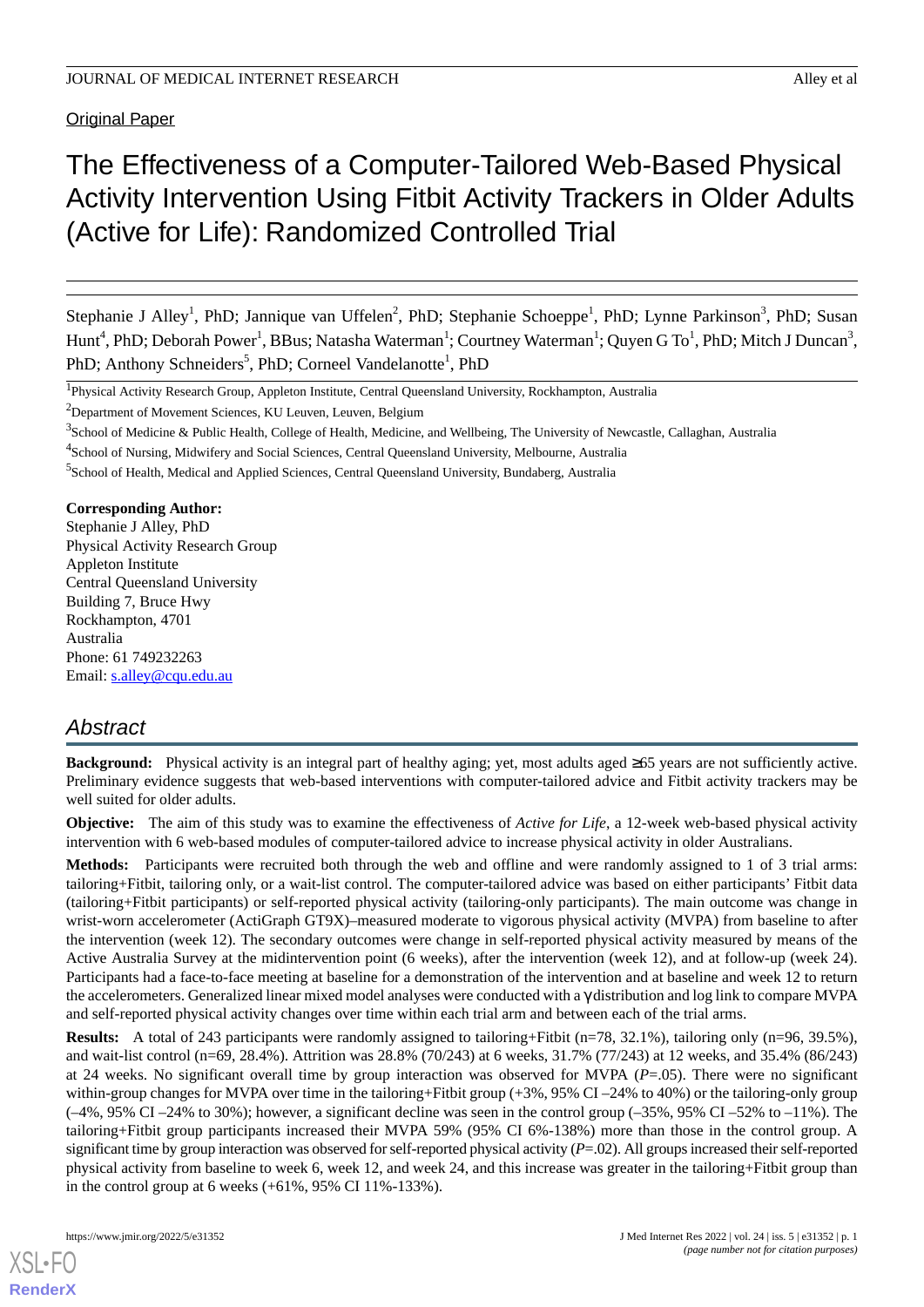**Conclusions:** A computer-tailored physical activity intervention with Fitbit integration resulted in improved MVPA outcomes in comparison with a control group in older adults.

**Trial Registration:** Australian New Zealand Clinical Trials Registry ACTRN12618000646246; https://anzctr.org.au/Trial/Registration/TrialReview.aspx?ACTRN=12618000646246

*(J Med Internet Res 2022;24(5):e31352)* doi: **[10.2196/31352](http://dx.doi.org/10.2196/31352)** 

#### **KEYWORDS**

internet; online; activity trackers; activity monitors; wearables; physical activity; mobile phone

### *Introduction*

#### **Background**

Physical activity is important for healthy aging. Physical activity improves health and well-being and reduces the risk of chronic disease [[1,](#page-14-0)[2](#page-14-1)]. Older adults who are physically active have improved mobility, a reduced risk of falls, and a reduced risk of cognitive decline [\[1](#page-14-0)]. However, <30% of older adults are meeting the physical activity recommendations of 30 minutes of at least moderate-intensity physical activity on most days [[3\]](#page-14-2). These low levels of physical activity are contributing to Australia's rising health costs from the aging population [\[4-](#page-14-3)[6\]](#page-14-4). Therefore, population-based physical activity interventions with a wide reach are required.

Web-based physical activity interventions are effective in young and middle-aged adults [\[7\]](#page-14-5), and they may be well suited to older adults (aged ≥65 years). The percentage of older adults using the internet is steadily growing. In 2016, 79% of older Australians were already connected, of whom 85% used the internet daily [[8\]](#page-14-6). Reviews have found web-based physical activity interventions to be effective in older adults [[9](#page-14-7)-[11\]](#page-14-8). However, many of the included studies used existing interventions created for middle-aged adults rather than new interventions specifically developed for older adults [[12](#page-14-9)[,13](#page-14-10)] and included participants as young as 50 years of age [\[14](#page-14-11),[15\]](#page-14-12).

Tailored web-based interventions that provide automated personalized physical activity advice based on participants' characteristics, physical activity, motivation, and environment are effective and may be particularly suited to older adults [[16\]](#page-14-13). This is because older adults have greater diversity of health-related characteristics [[3\]](#page-14-2) and because they have expressed the need for physical activity advice to be tailored specifically to them [[17\]](#page-14-14). This expressed need is in line with findings from Ammann et al [\[18](#page-14-15)], who found that a tailored web-based physical activity intervention was more effective in older participants than in younger ones. However, very few studies have tested the effectiveness of web-based computer-tailored physical activity interventions created for adults aged ≥65 years and those that have done so demonstrated mixed results [[9](#page-14-7)[,11](#page-14-8),[19](#page-14-16)[,20](#page-14-17)].

Tailored web-based interventions typically provide participants with personalized advice based on self-reported physical activity data; as such, it is possible that inaccurate advice is delivered because of overreporting of physical activity and social desirability bias [\[21](#page-14-18)]. However, commercial activity trackers (eg, Fitbit) allow tailored advice to be based on objectively measured physical activity [\[22](#page-15-0)]. A study conducted by

 $X$ SL•F **[RenderX](http://www.renderx.com/)**

Vandelanotte et al [\[22](#page-15-0)] found physical activity advice based on Fitbit data to be more credible and lead to greater physical activity changes than advice based on self-reported physical activity data in middle-aged adults. Although older adults do not use activity trackers as frequently as younger adults [[23\]](#page-15-1), use is growing steadily in this population [[24\]](#page-15-2). Moreover, multiple studies have found face-to-face, telephone, SMS text messaging, and email advice based on activity tracker data to be effective in older adults [[9](#page-14-7)[,25](#page-15-3)]. Most of these interventions were conducted in older adults with a specific chronic illness (patients with cardiac conditions, chronic obstructive pulmonary disease, or osteoarthritis) and gave feedback on walking and step counts [[25\]](#page-15-3). A recent trial in older adults with no chronic illnesses found a combined web and face-to-face intervention based on Fitbit data to be effective [[26\]](#page-15-4). However, no studies in older adults have investigated the effectiveness of fully automated computer-tailored physical activity advice based on physical activity behavior recorded through a Fitbit activity tracker [\[27](#page-15-5)].

#### **Objectives**

The primary aim of the study was to test the effectiveness of a web-based computer-tailored physical activity intervention with Fitbit (Google LLC) integration at increasing objectively measured moderate to vigorous physical activity (MVPA) from before to after the intervention compared with a web-based computer-tailored physical activity intervention without Fitbit integration and a control group in adults aged ≥65 years. The secondary aims were to compare the web-based computer-tailored intervention with and without Fitbit integration and the control group on objectively measured sedentary behavior from before to after the intervention and to compare subjectively measured physical activity and sitting time changes at the midintervention point, after the intervention, and at follow-up.

We hypothesized that the web-based computer-tailored physical activity intervention with Fitbit integration would lead to increased objectively measured MVPA and self-reported physical activity over time and decreased objectively measured sedentary behavior and self-reported sitting time over time compared with the web-based computer-tailored physical activity intervention without Fitbit integration and a control group.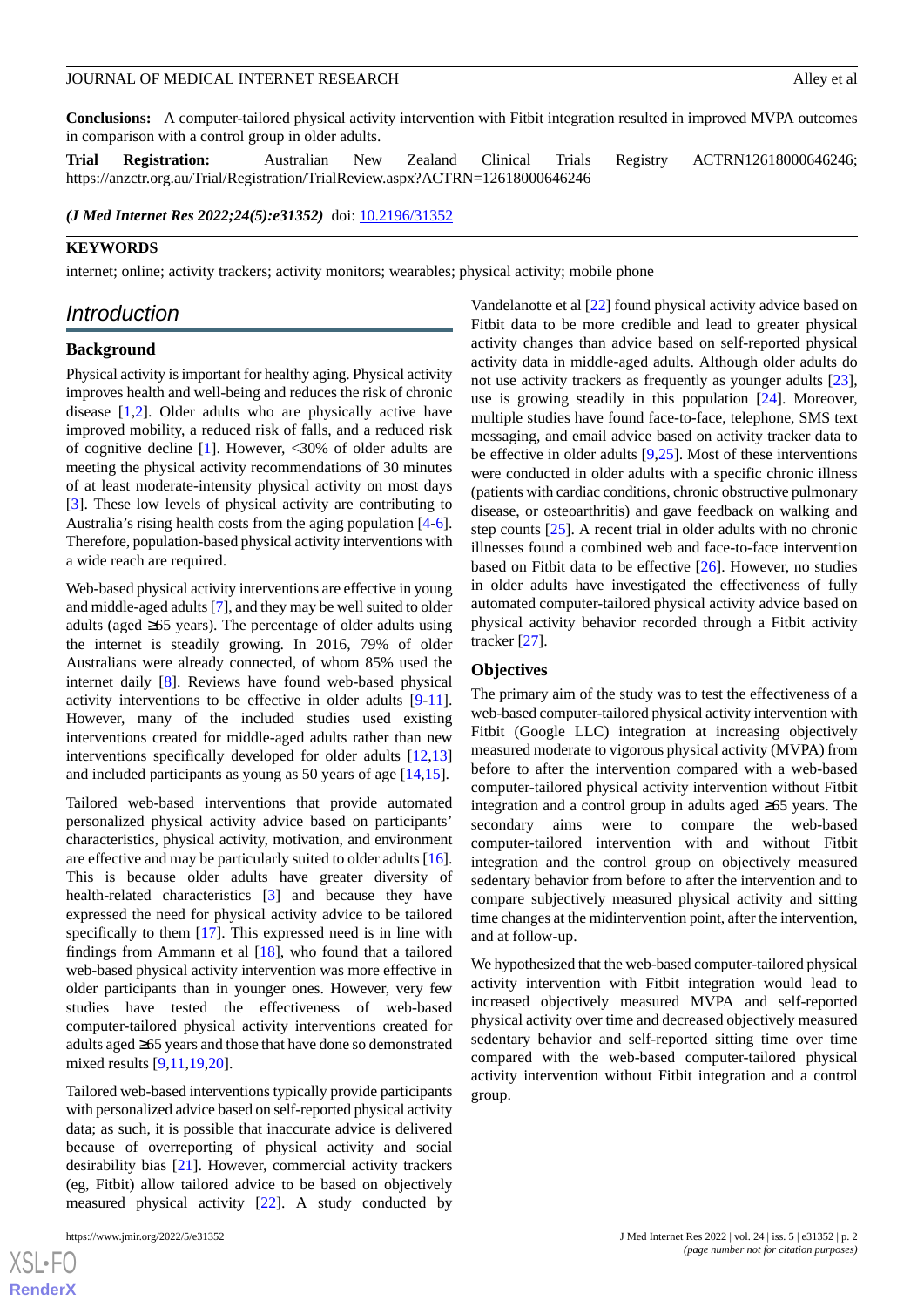# *Methods*

#### **Study Design**

A 3-arm randomized controlled trial was conducted where participants were randomized into one of three groups: (1) tailoring+Fitbit, (2) tailored advice only, and (3) wait-list control. Participants completed web-based surveys at baseline (week 0), at the midintervention point (week 6), after the intervention (week 12), and at follow-up (week 24). Objective physical activity and sedentary behavior were collected by means of wrist-worn accelerometry at baseline and week 12. More detail of the methods can be found in a protocol paper of the trial [\[28](#page-15-6)].

#### **Participants**

Participants were recruited in Rockhampton (regional Queensland), Bundaberg (regional Queensland), and Adelaide (metropolitan South Australia), Australia, through paid Facebook advertising, email lists, flyers, and local newsletters. Recruitment was carried out between April 2018 and March 2019, and data collection was completed in November 2019. Eligible participants were English-speaking adults aged ≥65 years who had internet access and basic internet confidence, could attend 2 face-to-face appointments at one of the project locations, and could safely increase their physical activity as determined by the Physical Activity Readiness Questionnaire [[29\]](#page-15-7) or general physician approval. Eligible participants were those not meeting the physical activity guidelines [[30\]](#page-15-8), as assessed by asking participants the following question: "Are you currently participating in less than 30 minutes of physical activity on 5 days a week?" Participants were ineligible if they were already participating in another physical activity program or had used a Fitbit activity tracker in the previous 6 months.

#### **Sample Size Analysis**

To detect differences between the 2 intervention groups and the control group for accelerometer-measured MVPA from baseline to after the intervention, 100 participants per group were required. This was to detect an effect size of 0.37 based on the average effect size of web-based physical activity interventions for inactive adults [\[31](#page-15-9)]. This accounted for a dropout rate of up to 30%. Power was set at 0.80 and the  $\alpha$  at .05. The decision to end participant recruitment was made by the lead (SJA) and senior (CV) investigators because the trial was close to the sample size goal  $(n=243)$ , the remaining funds were limited, and interest in the trial had slowed.

#### **Procedures**

Advertising materials directed prospective participants to the landing page of the intervention website, which had more details about study participation and access to the participant information sheet and eligibility survey. Prospective participants were automatically notified of their eligibility upon completion of the survey, and eligible participants received a welcome email. Participants were asked to complete web-based research surveys at baseline, week 6, week 12, and week 24 through the intervention website. Participants indicated their informed consent through a check box at the beginning of the baseline survey. If participants missed a survey, they were still asked to

complete later surveys. Participants were posted an accelerometer to wear on their wrist for 7 consecutive 24-hour days, including when sleeping and showering, at baseline and week 12. The blinded accelerometers were only used for research evaluation and were not part of the intervention. Participants attended a baseline appointment to return the baseline accelerometer and were randomly allocated to one of the three trial arms (tailoring+Fitbit, tailored advice only, and wait-list control). Randomization lists were created by the lead investigator (SJA) using computer-automated block randomization with block sizes of 15 and a 1:1:1 ratio. Randomization was stratified by sex (male and female) and age (<75 years and >75 years) to ensure an equal distribution of men and women in different age groups over the intervention arms. Using the randomization lists, the research manager (DP) and research assistants (CW and NW) assigned the participants by date of baseline appointment. Because of the nature of the intervention, neither the researchers nor the participants were blinded to group allocation. During the appointment, after randomization, intervention group participants were shown through the *Active for Life* intervention website and Fitbit participants were provided with a Fitbit activity tracker and shown how to sync it to the intervention website. After the 12-week intervention, participants attended another face-to-face follow-up appointment to return the week 12 accelerometer. Participants received up to 3 email reminders for each research survey. If the surveys were still incomplete after the reminders, participants were offered a voucher worth Aus \$20 (US \$15) to complete them within the next few days. Participants received a voucher worth Aus \$50 (US \$37) after completing all research surveys. Wait-list participants were given access to the intervention after completing the week 24 research survey.

# **Intervention**

An in-depth description of the intervention can be found elsewhere [[28\]](#page-15-6). The *Active for Life* intervention is a 12-week web-based program with 6 modules of tailored advice delivered biweekly. The modules of tailored advice are computer automated and use participant data to select appropriate messages from a database of messages using if-then algorithms (eg, if *low self-efficacy and inactive* then *message on improving self-efficacy by starting small*). The advice is based on the theory of planned behavior [\[32](#page-15-10)] and the social cognitive theory [\[33](#page-15-11)] and includes evidence-based behavior change techniques [[34,](#page-15-12)[35\]](#page-15-13). The advice encourages participants to work toward meeting the physical recommendations of 30 minutes of moderate-intensity physical activity on at least 5 days each week, including 2 to 3 sessions of strength and flexibility activity. Participants were also encouraged to limit their sitting time to <8 hours per day and to take regular breaks from sitting. Specifically, the advice covers the physical activity recommendations, physical activity benefits, safety when exercising, exercising with a chronic disease, sedentary behavior, goal setting, action plans, self-efficacy, physical activity barriers, social and physical environments, rewards, habit formation, and relapse prevention. The physical activity advice is tailored to participants' characteristics and environment, physical activity behavior, and psychosocial correlates of physical activity (eg, self-efficacy and social

```
XS • FC
RenderX
```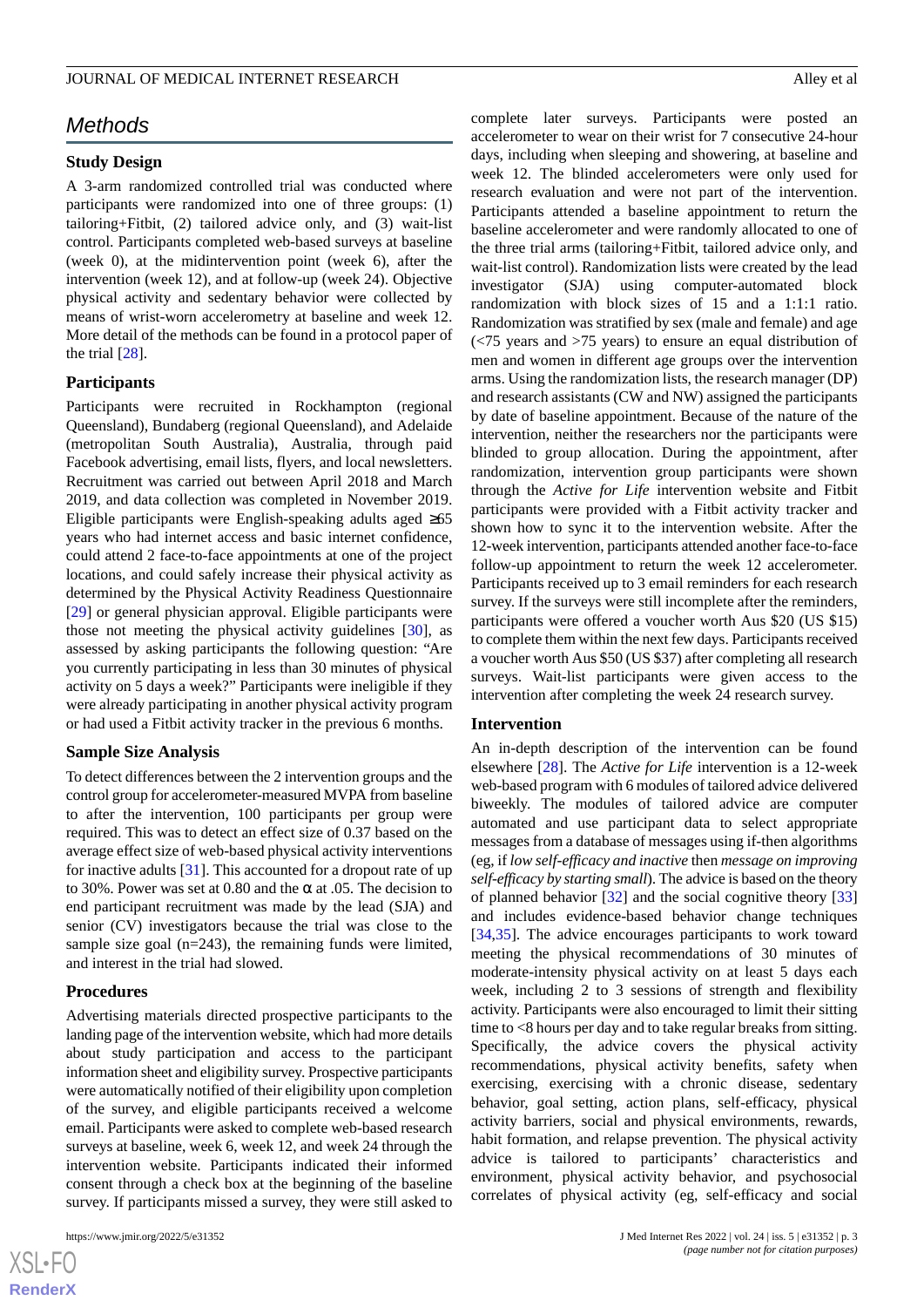support). Each module of advice included approximately 10 sections that participants scroll through, each with a paragraph on a new subtopic (eg, *Are you meeting the guidelines?*, *Losing*

<span id="page-3-0"></span>**Figure 1.** Tailored advice sample.



Active For Life Session 1

*weight*, and *Exercise with arthritis*). Some sections include a graph or a picture [\(Figure 1\)](#page-3-0).



#### Are you meeting the quidelines?

Our calculations show that on average you're doing 180 minutes of moderate or vigorous physical activity per week. The graph below shows how active you are currently and whether you meet the Australian minimum and optimal physical activity guidelines. Well done, the graph shows that you are active enough to enjoy the health benefits! You are doing a fantastic job! There is however room for you to further increase your physical activity. You will receive additional health benefits if you can bring your activity levels up to the 'optimal' guideline of 300 minutes per week (i.e. 60 minutes on 5 days of the week).



The intervention website includes an action-planning tool that participants are encouraged to complete at the end of modules 2 and 4. The tool guides participants in setting an action plan (what, where, when, and with whom) for being active in the following fortnight. The intervention website also includes an exercise library where participants can access strength and flexibility exercise plans, written by a physiotherapist, suitable for the beginner and intermediate levels. The plans are 4 weeks in duration, and participants can view videos of the exercises through a link to an external website (Physitrack PLC).

Both the tailoring+Fitbit and the tailoring-only participants were given access to the same intervention, including the 6 modules of computer-tailored advice, action-planning tool, and exercise library. Both groups completed a brief questionnaire at the start of each module to inform the computer-tailored advice. The only difference was that the tailoring+Fitbit participants were required to sync their Fitbit activity tracker with the website to measure their physical activity over the past 2 weeks, whereas the tailoring-only group answered a few additional questions that asked them to recall how many minutes of physical activity they had completed in the past 2 weeks. All other questions (eg, sitting time, self-efficacy, and social support) were identical. Participants in the control group initially only received access

[XSL](http://www.w3.org/Style/XSL)•FO **[RenderX](http://www.renderx.com/)**

to the research surveys, but after completing the week 24 survey, they also received access to the tailored advice modules, action-planning tool, and exercise library.

#### **Measures**

Objective measurement of physical activity and sedentary behavior was carried out by means of wrist-worn ActiGraph GT9X accelerometers at baseline and week 12. Accelerations were recorded at 30 Hz. Accelerometer data were processed through ActiLife and valid wear time was set at 16 hours each day on a minimum of 5 days. Nonwear time was assessed based on vector magnitude using the Choi et al [[36\]](#page-15-14) algorithm. This algorithm defines nonwear time as 90 consecutive minutes of 0 counts per minute, with 2-minute interruptions allowed. Physical activity behavior was defined using vector-magnitude cut points for older adults as determined by Kamada et al [[37\]](#page-15-15). Sedentary behavior was defined as <2000 counts per minute, light physical activity as 2000 to 8249 counts per minute, and MVPA as ≥8250 counts per minute. Periods of sleep were determined by the Tudor-Locke algorithm [[38\]](#page-15-16).

Physical activity was also assessed in all groups at baseline, week 6, week 12, and week 24 by means of the Active Australia Survey [\[39](#page-15-17)], which measures time spent walking and in MVPA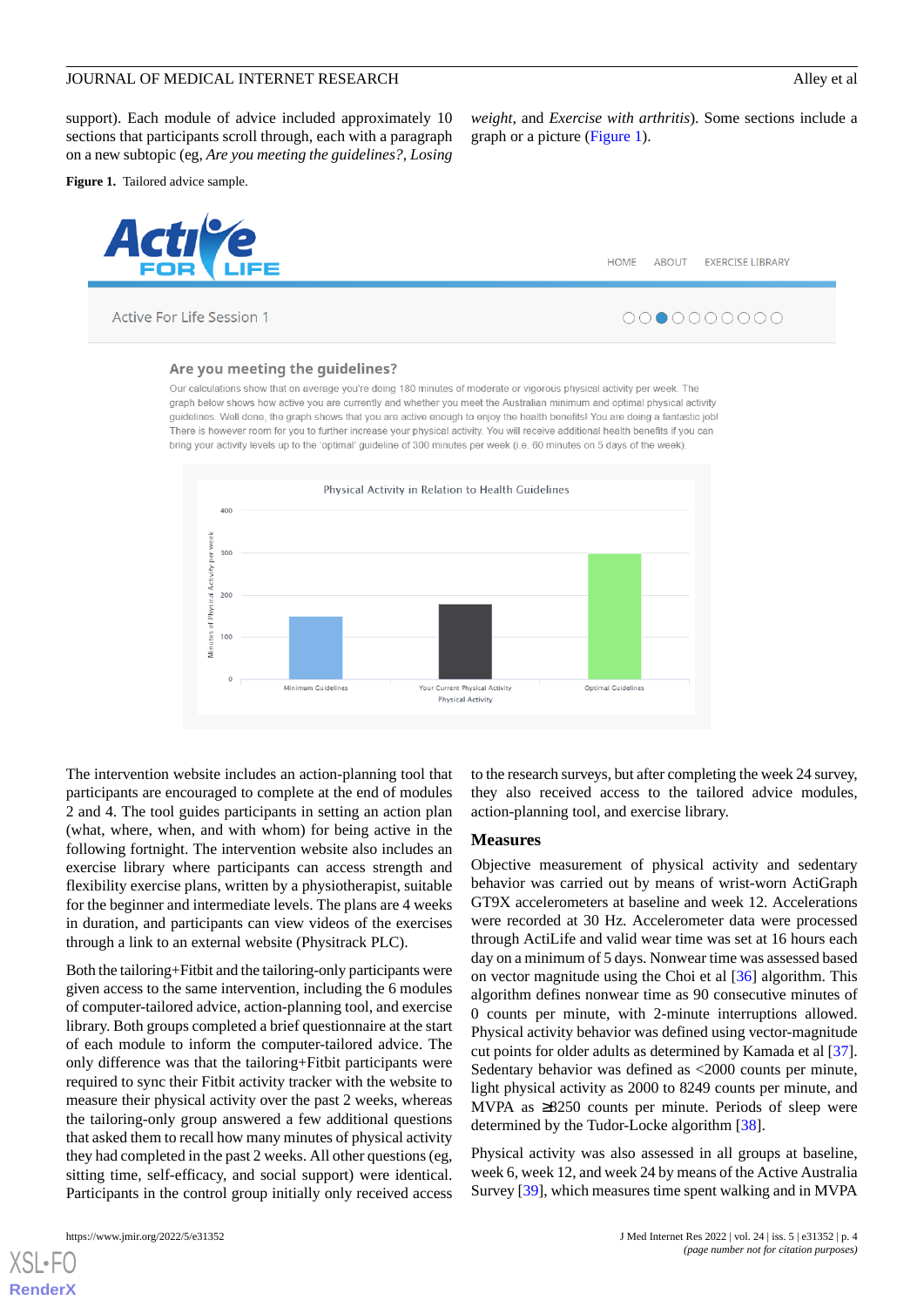over the previous week. Total weekly physical activity is calculated by adding time spent walking, time spent in moderate physical activity, and time spent in vigorous activity doubled to account for the extra energy expenditure. The Active Australia Survey is reliable (intraclass correlation coefficient=0.64) [\[40](#page-15-18)] and validated compared with accelerometer-derived MVPA (*r*=0.35) in older adults [[41\]](#page-15-19).

Sitting time was assessed at baseline, week 6, week 12, and week 24 by means of the Workforce Sitting Questionnaire [[42\]](#page-15-20). The questionnaire measures minutes of sitting time per week during work, television viewing, computer use outside work, transport, and other leisure-time activities on work and nonwork days. Daily sitting time on work and nonwork days is calculated by adding sitting time during all activities on work and nonwork days, respectively. Weekly sitting time is calculated by multiplying sitting time on work and nonwork days by the number of days worked and not worked, respectively, and then adding both outcomes. Average daily sitting time is calculated by dividing weekly sitting time by 7. The Workforce Sitting Questionnaire has adequate test-retest reliability (intraclass correlation coefficient=0.46-0.90) and validity compared with accelerometery (women: *r*=0.22-0.46, men: *r*=0.18-0.29) for both work and nonwork days [[42\]](#page-15-20).

Participant demographics, including sex, age, marital status (single or married or de facto relationship), height and weight (to calculate BMI), English as main language (yes or no), education level (primary, secondary, technical college, or university), employment (full time, part time, or not working), pretax household income (<Aus \$41,599 [US \$30,658], Aus \$41,600 [US \$30,659] to Aus \$64,999 [US \$47,904], Aus \$65,000 [US \$47,905] to Aus \$103,999 [US \$76,647], or ≥Aus \$104,000 [US \$76,648]), and current health diagnosis (yes or no) were measured at baseline. Internet self-efficacy as assessed by means of the valid and reliable Internet Self-efficacy Scale was also assessed at baseline [\[43](#page-15-21)]. The Internet Self-efficacy Scale includes 8 items of internet skills on a 7-point Likert scale ranging from 7 (*strongly agree*) to 1 (*strongly disagree*). Items are added together to produce a summary score; higher scores indicate higher internet self-efficacy.

#### **Data Analysis**

Analyses of primary and secondary outcomes followed the intention-to-treat principle. Separate generalized linear mixed model analyses were conducted to test the primary outcome of changes in accelerometer-measured MVPA by group and to test the secondary outcomes of changes in self-reported physical activity, accelerometer-measured sedentary behavior, and self-reported sitting time by group. A  $\gamma$  distribution with log link was used for the analyses on accelerometer-measured

MVPA and self-reported physical activity because of positively skewed distributions. A normal distribution with identity link was used for the analyses on accelerometer-measured sedentary behavior and self-reported sitting time. Group (tailoring+Fitbit, tailoring only, and wait-list control) by time (baseline and week 12) interactions on accelerometer-measured MVPA and sedentary behavior were analyzed. These analyses controlled for accelerometer wear time. Group (tailoring+Fitbit, tailoring only, and wait-list control) by time (baseline, week 6, week 12, and week 24) interactions on self-reported physical activity and sitting time were analyzed. A sensitivity analysis was conducted to determine the effect of missing data on analysis outcomes. Under the assumption of missing at random, missing values were imputed through chained equations. The fully conditional specification was used to create 20 imputed data sets that were used to conduct the sensitivity analysis. Analyses were conducted using SAS (version 9.4; SAS Institute Inc) with an α of .05.

# **Ethics Approval**

Ethics approval was received from the Central Queensland University Human Ethics Committee before data collection commenced (H16/12-321).

# *Results*

# **Overview**

[Figure 2](#page-5-0) shows the flow of participants through the trial. Of the 590 participants screened, 317 (53.7%) met the eligibility criteria and 243 (41.2%) completed their baseline assessment and were randomized. Attrition was 28.8% (70/243) at 6 weeks, 31.7% (77/243) at 12 weeks, and 35.4% (86/243) at 24 weeks.

[Table 1](#page-6-0) shows baseline participant characteristics. Among the 243 participants, 191 (78.6%) were women; 151 (62.1%) were from Adelaide, South Australia; 231 (95.1%) spoke English as their primary language; 172 (70.8%) were married; 126 (51.9%) had a university education; 178 (73.3%) were not working; 89 (36.6%) had a chronic disease; 184 (75.7%) used the internet several times a day; and 84 (44.4%) had a household income <Aus \$40,000 (US \$29,595). The average age was 69 (SD 4.32; range 65-98) years. The average BMI was 30 (SD 28.84) kg/m<sup>2</sup> (overweight), and the average internet self-efficacy was good at 44 (SD 47.00) out of 56 [[43\]](#page-15-21). Participants who completed the week 12 outcomes had a lower baseline BMI (mean 28.95, SD 5.91, kg/m<sup>2</sup>) than participants who did not (mean 31.41, SD 6.37,  $\text{kg/m}^2$ ). No other differences were observed for demographics, health, or internet use between participants who completed the week 12 outcomes and those who did not.

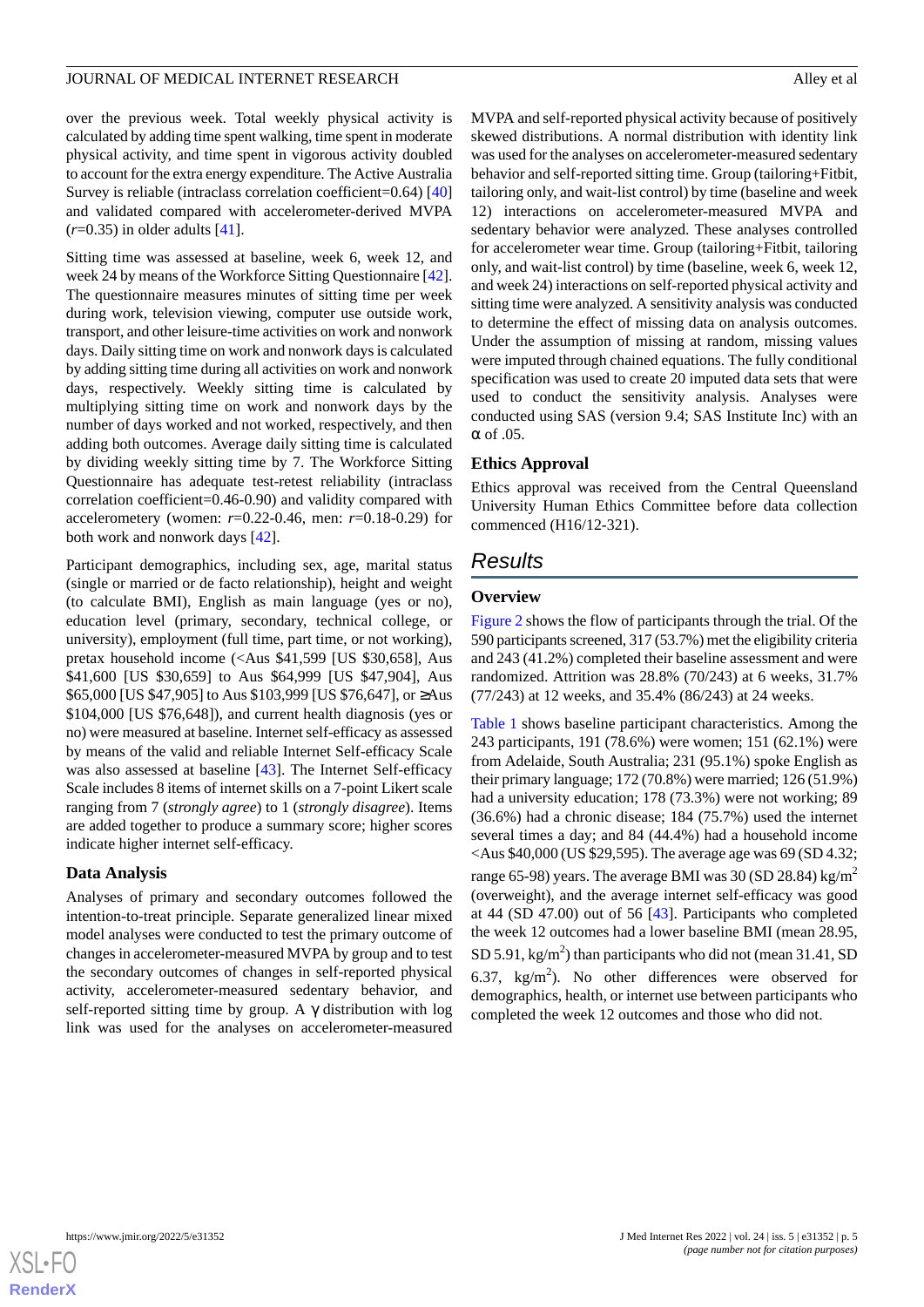<span id="page-5-0"></span>Figure 2. Flowchart of study participants.



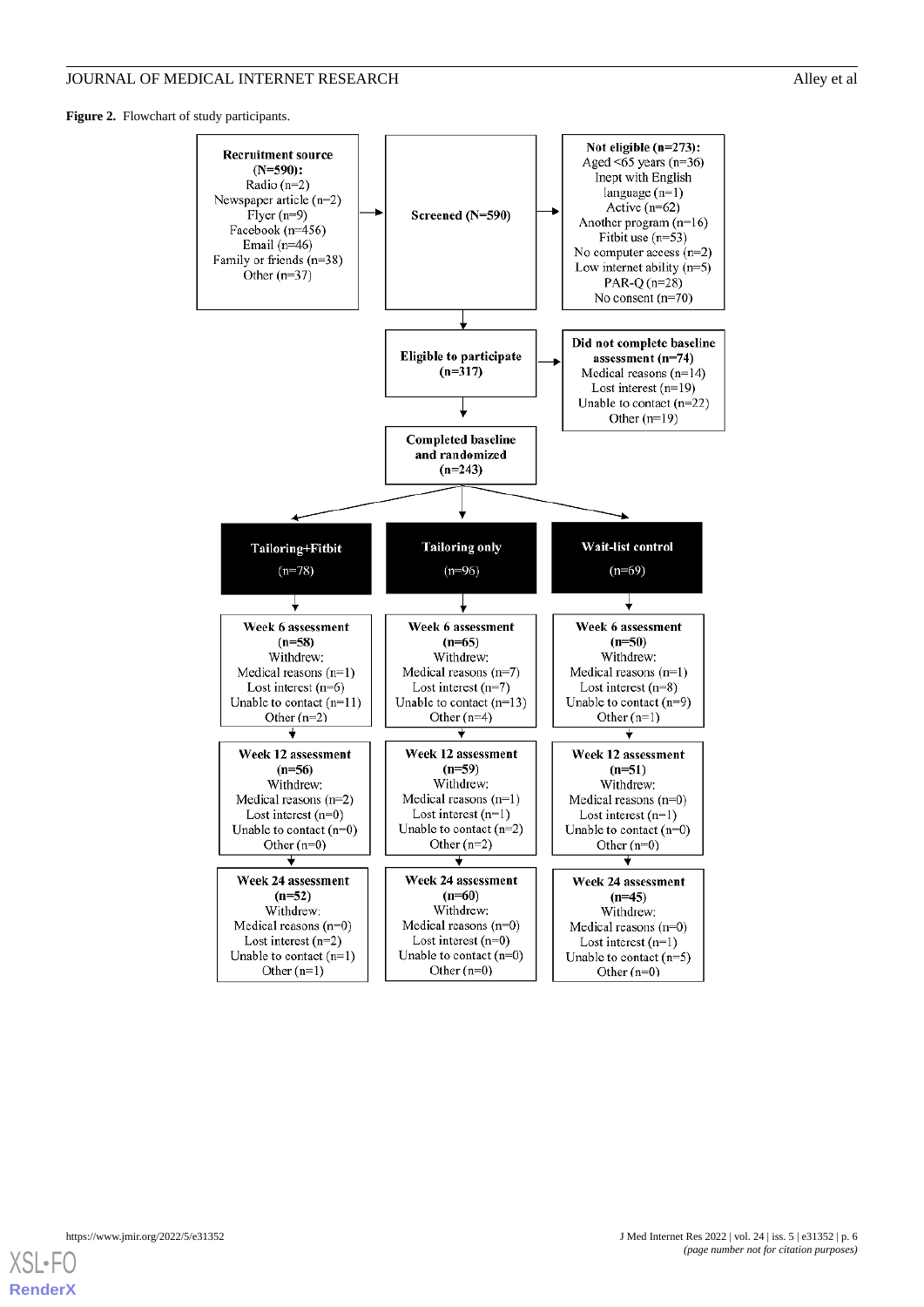<span id="page-6-0"></span>Table 1. Baseline participant characteristics (N=243).

|                                             | <b>Baseline</b> characteristics         | All partici-<br>pants | Tailor-<br>ing+Fitbit<br>$(n=78)$ | Tailoring<br>only<br>$(n=96)$ | Wait-list<br>control<br>$(n=76)$ | Dropout<br>$(n=77)$ | Completer<br>$(n=166)$ | Chi-<br>square<br>(df) | $t$ test<br>(df) | $P$ value |
|---------------------------------------------|-----------------------------------------|-----------------------|-----------------------------------|-------------------------------|----------------------------------|---------------------|------------------------|------------------------|------------------|-----------|
| Sex, n (%)                                  |                                         |                       |                                   |                               |                                  |                     |                        | 0.3<br>(241)           | $N/A^a$          | .62       |
|                                             | Male                                    | 52 (21.4)             | 18(23.1)                          | 19(19.8)                      | 15(21.7)                         | 24 (46.2)           | 28 (53.8)              |                        |                  |           |
|                                             | Female                                  | 191 (78.6)            | 60(76.9)                          | 77(80.2)                      | 54 (78.3)                        | 78 (40.8)           | 113 (59.2)             |                        |                  |           |
| Location, n (%)                             |                                         |                       |                                   |                               |                                  |                     |                        | 0.6<br>(241)           | N/A              | .76       |
|                                             | Rockhampton, Queensland                 | 74 (30.5)             | 24 (30.8)                         | 36(37.5)                      | 14(20.3)                         | 24 (32.4)           | 50(67.6)               |                        |                  |           |
|                                             | Bundaberg, Queensland                   | 18(7.4)               | 8(10.3)                           | 5(5.2)                        | 5(7.2)                           | 7(38.9)             | 11(61.1)               |                        |                  |           |
|                                             | Adelaide, South Australia               | 151(62.1)             | 46 (59)                           | 55 (57.3)                     | 50(72.5)                         | 46 (30.5)           | 105(69.5)              |                        |                  |           |
|                                             | Primary language, n (%)                 |                       |                                   |                               |                                  |                     |                        | 0.6<br>(241)           | N/A              | .53       |
|                                             | English                                 | 231 (95.1)            | 72 (92.3)                         | 94 (97.9)                     | 65 (94.2)                        | 72(31.2)            | 159 (68.8)             |                        |                  |           |
|                                             | Other                                   | 12(4.9)               | 6(7.7)                            | 2(2.1)                        | 4(5.8)                           | 5(41.7)             | 7(58.3)                |                        |                  |           |
|                                             | Marital status, n (%)                   |                       |                                   |                               |                                  |                     |                        | 0.02<br>(241)          | N/A              | .99       |
|                                             | Single                                  | 71 (29.2)             | 22(28.2)                          | 32(33.3)                      | 17(24.6)                         | 22(31)              | 49 (69)                |                        |                  |           |
|                                             | Married or de facto relation-<br>ship   | 172 (70.8)            | 56 (71.8)                         | 64 (66.7)                     | 52 (75.4)                        | 55 (32)             | 117(68)                |                        |                  |           |
|                                             | Education, n (%)                        |                       |                                   |                               |                                  |                     |                        | 1.8<br>(241)           | N/A              | .41       |
|                                             | Secondary school                        | 61(25.1)              | 25(32.1)                          | 21(21.8)                      | 15(21.7)                         | 19(31.1)            | 42 (68.9)              |                        |                  |           |
|                                             | Technical college                       | 56(23)                | 11(14.1)                          | 29(29.2)                      | 17(24.6)                         | 14(25)              | 42 (75)                |                        |                  |           |
|                                             | University                              | 126(51.9)             | 42 (53.8)                         | 47 (49)                       | 37(53.6)                         | 44 (34.9)           | 82(65.1)               |                        |                  |           |
|                                             | Employment, n (%)                       |                       |                                   |                               |                                  |                     |                        | 2.6<br>(241)           | N/A              | .28       |
|                                             | Full time                               | 22(9.1)               | 8(10.3)                           | 7(7.3)                        | 7(10.1)                          | 7(31.8)             | 15(68.2)               |                        |                  |           |
|                                             | Part time or casual                     | 43 (17.7)             | 16(20.5)                          | 15(15.7)                      | 12(17.3)                         | 18 (41.9)           | 25(58.1)               |                        |                  |           |
|                                             | Not working                             | 178 (73.3)            | 54 (69.2)                         | 74 (77.1)                     | 50(72.5)                         | 52 (29.2)           | 126 (70.8)             |                        |                  |           |
|                                             | Chronic disease status, n (%)           |                       |                                   |                               |                                  |                     |                        | $1.2\,$<br>(241)       | N/A              | .32       |
|                                             | Yes                                     | 89 (36.6)             | 26(33.3)                          | 35(36.5)                      | 28(40.6)                         | 32(36)              | 57 (64)                |                        |                  |           |
|                                             | $\rm No$                                | 154(63.4)             | 52(66.7)                          | 61(63.5)                      | 41 (59.4)                        | 45(29.2)            | 109(70.8)              |                        |                  |           |
|                                             | Internet use, n (%)                     |                       |                                   |                               |                                  |                     |                        | 1.9<br>(241)           | N/A              | .39       |
|                                             | Once to several times a week $25(10.3)$ |                       | 8(10.3)                           | 13(13.5)                      | 4(5.8)                           | 10(40)              | 15(60)                 |                        |                  |           |
|                                             | Once a day                              | 34(14)                | 6(7.7)                            | 18(18.8)                      | 10(14.5)                         | 8(23.5)             | 26(76.5)               |                        |                  |           |
|                                             | Several times a day                     | 184 (75.7)            | 64(82.1)                          | 65(67.7)                      | 55 (79.7)                        | 59(32.1)            | 125(67.9)              |                        |                  |           |
| Income, $\frac{b}{b}$ Aus \$ (US \$), n (%) |                                         |                       |                                   |                               |                                  |                     |                        | 2.0<br>(187)           | N/A              | .58       |
|                                             | $>104,000$ ( $>76,957$ )                | 24(12.7)              | 9(11.5)                           | 9(9.4)                        | 6(8.7)                           | 6(25)               | 18(75)                 |                        |                  |           |
|                                             | 65,000 to 103,999 (48,098 to<br>76,957) | 29(15.3)              | 10(12.8)                          | 10(10.4)                      | 9(13)                            | 8(27.6)             | 21(72.4)               |                        |                  |           |
|                                             | 41,000 to 64,999 (30,339 to<br>48,098)  | 52(27.5)              | 11(14.1)                          | 26(27.1)                      | 15(21.7)                         | 19(36.5)            | 33(63.5)               |                        |                  |           |
|                                             | $<$ 40,000 ( $<$ 29,599)                | 84 (44.4)             | 30(38.5)                          | 33 (34.4)                     | 21(30.4)                         | 22(26.2)            | 62 (73.8)              |                        |                  |           |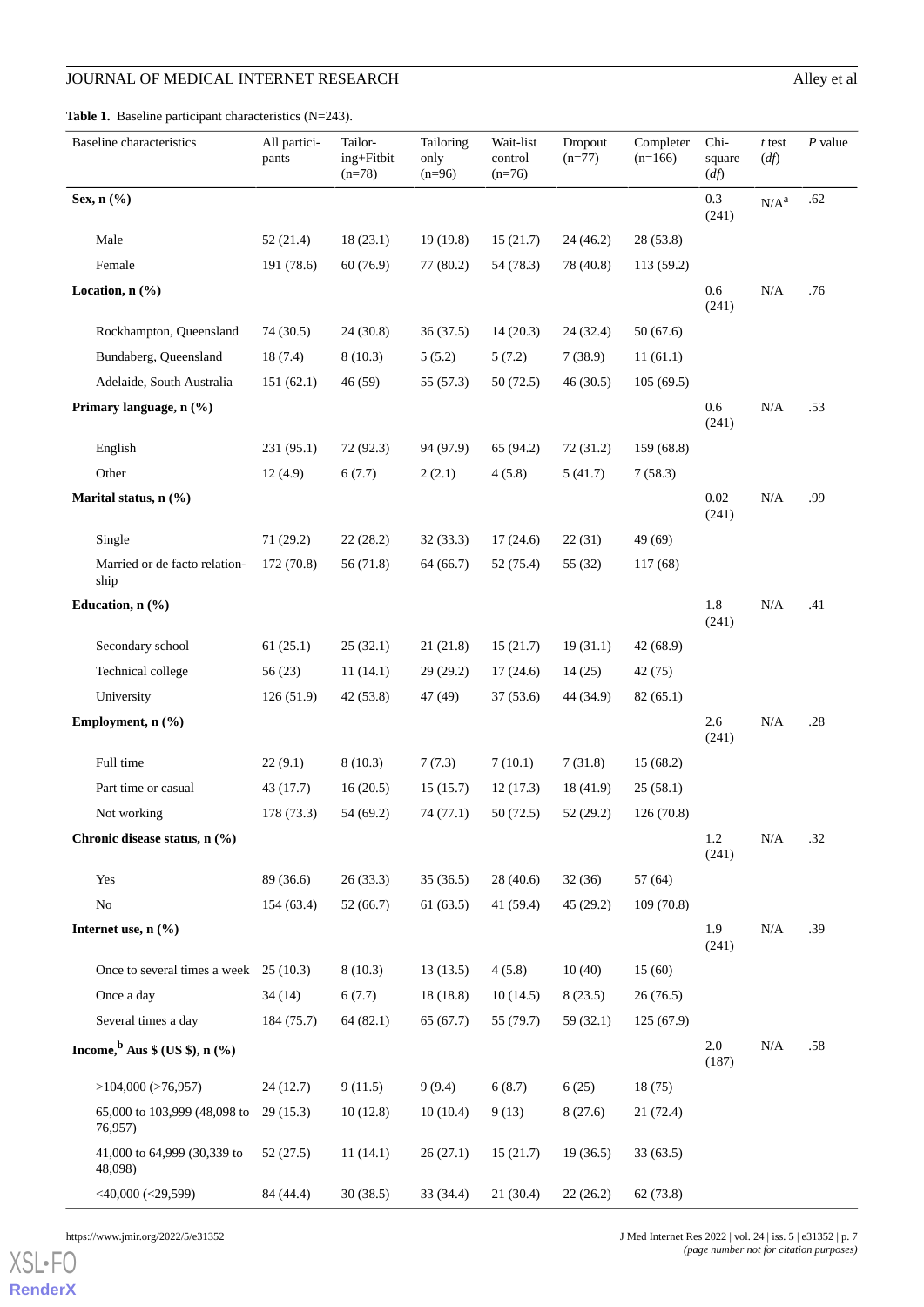| Baseline characteristics          | All partici-<br>pants | Tailor-<br>$ing + Fitbit$<br>$(n=78)$ | Tailoring<br>only<br>$(n=96)$ | Wait-list<br>control<br>$(n=76)$ | Dropout<br>$(n=77)$ | Completer<br>$(n=166)$ | Chi-<br>square<br>(df) | t test<br>(df) | P value |
|-----------------------------------|-----------------------|---------------------------------------|-------------------------------|----------------------------------|---------------------|------------------------|------------------------|----------------|---------|
| Age (years), mean (SD)            | 69.34 (4.32)          | 69.88(4.10)                           | 69.12<br>(4.93)               | 68.84<br>(3.85)                  | 69.08<br>(3.77)     | 69.46<br>(4.56)        | N/A                    | 0.64<br>(241)  | .52     |
| $BMIc$ mean (SD)                  | 29.73<br>(28.84)      | 29.34<br>(28.40)                      | 29.46<br>(28.23)              | 30.52<br>(29.74)                 | 31.41<br>(6.37)     | 28.95<br>(5.91)        | N/A                    | 2.91<br>(237)  | .004    |
| Internet self-efficacy, mean (SD) | 43.90<br>(47.00)      | 43.74<br>(44.50)                      | 44.92<br>(52.00)              | 42.65<br>(45.00)                 | 43.31<br>(12.43)    | 44.17<br>(12.43)       | N/A                    | 0.50<br>(241)  | .62     |

<sup>a</sup>N/A: not applicable.

 $<sup>b</sup>$  Income missing (did not wish to disclose): n=54.</sup>

 $\textdegree$ BMI missing: n=4.

[Table 2](#page-7-0) and [Figure 3](#page-8-0) present the descriptives for accelerometer-measured MVPA and sedentary behavior and self-reported physical activity and sitting time by time and group. MVPA slightly increased in the tailoring+Fitbit group and decreased in the tailoring-only and control groups, whereas sedentary behavior increased in all groups. Self-reported physical activity more than doubled in all groups, and sitting time decreased in the 2 intervention groups. Sitting time remained relatively constant in the control group.

<span id="page-7-0"></span>Table 2. Descriptives of physical activity and sedentary behavior by group and time (N=243).

|                                                                                | Tailoring+Fitbit group, mean (SD) | Tailoring only, mean (SD) | Control group, mean (SD) |  |  |  |  |  |  |
|--------------------------------------------------------------------------------|-----------------------------------|---------------------------|--------------------------|--|--|--|--|--|--|
| Accelerometer-measured moderate to vigorous physical activity minutes per week |                                   |                           |                          |  |  |  |  |  |  |
| Baseline $(n=209)$                                                             | 92.75 (84.28)                     | 127.89 (111.30)           | 139.44 (200.20)          |  |  |  |  |  |  |
| Week $12$ (n=141)                                                              | 106.54 (127.47)                   | 119.56 (102.13)           | 90.86 (98.00)            |  |  |  |  |  |  |
| Self-reported total physical activity minutes per week                         |                                   |                           |                          |  |  |  |  |  |  |
| Baseline $(n=243)$                                                             | 147.95 (152.69)                   | 170.62 (253.26)           | 154.64 (214.89)          |  |  |  |  |  |  |
| Week $6(n=173)$                                                                | 309.31 (202.28)                   | 331.85 (336.85)           | 230.40 (278.45)          |  |  |  |  |  |  |
| Week $12(n=166)$                                                               | 353.21 (309.00)                   | 330.68 (256.45)           | 339.02 (354.46)          |  |  |  |  |  |  |
| Week $24$ (n=157)                                                              | 290.19 (268.09)                   | 350.67 (261.73)           | 362.89 (362.85)          |  |  |  |  |  |  |
| Accelerometer-measured sedentary minutes per day                               |                                   |                           |                          |  |  |  |  |  |  |
| Baseline $(n=209)$                                                             | 846.70 (242.17)                   | 836.91 (206.95)           | 842.29 (230.64)          |  |  |  |  |  |  |
| Week $12(n=141)$                                                               | 1142.53 (173.58)                  | 1098.43 (142.60)          | 1119.93 (149.46)         |  |  |  |  |  |  |
| Self-reported sitting minutes per day                                          |                                   |                           |                          |  |  |  |  |  |  |
| Baseline $(n=240)$                                                             | 611.14 (236.47)                   | 618.47 (240.64)           | 629.04 (232.46)          |  |  |  |  |  |  |
| Week $6(n=172)$                                                                | 546.70 (257.83)                   | 519.33 (234.15)           | 582.11 (273.23)          |  |  |  |  |  |  |
| Week $12(n=165)$                                                               | 481.14 (227.27)                   | 547.77 (260.35)           | 653.70 (247.49)          |  |  |  |  |  |  |
| Week $24$ (n=156)                                                              | 475.27 (233.65)                   | 513.05 (253.75)           | 585.30 (252.34)          |  |  |  |  |  |  |
| Accelerometer wear time in minutes per day                                     |                                   |                           |                          |  |  |  |  |  |  |
| Baseline $(n=209)$                                                             | 1199.70 (203.04)                  | 1212.84 (197.44)          | 1218.25 (190.86)         |  |  |  |  |  |  |
| Week $12(n=141)$                                                               | 1440.00 (0.00)                    | 1440.00 (0.00)            | 1440.00 (0.00)           |  |  |  |  |  |  |

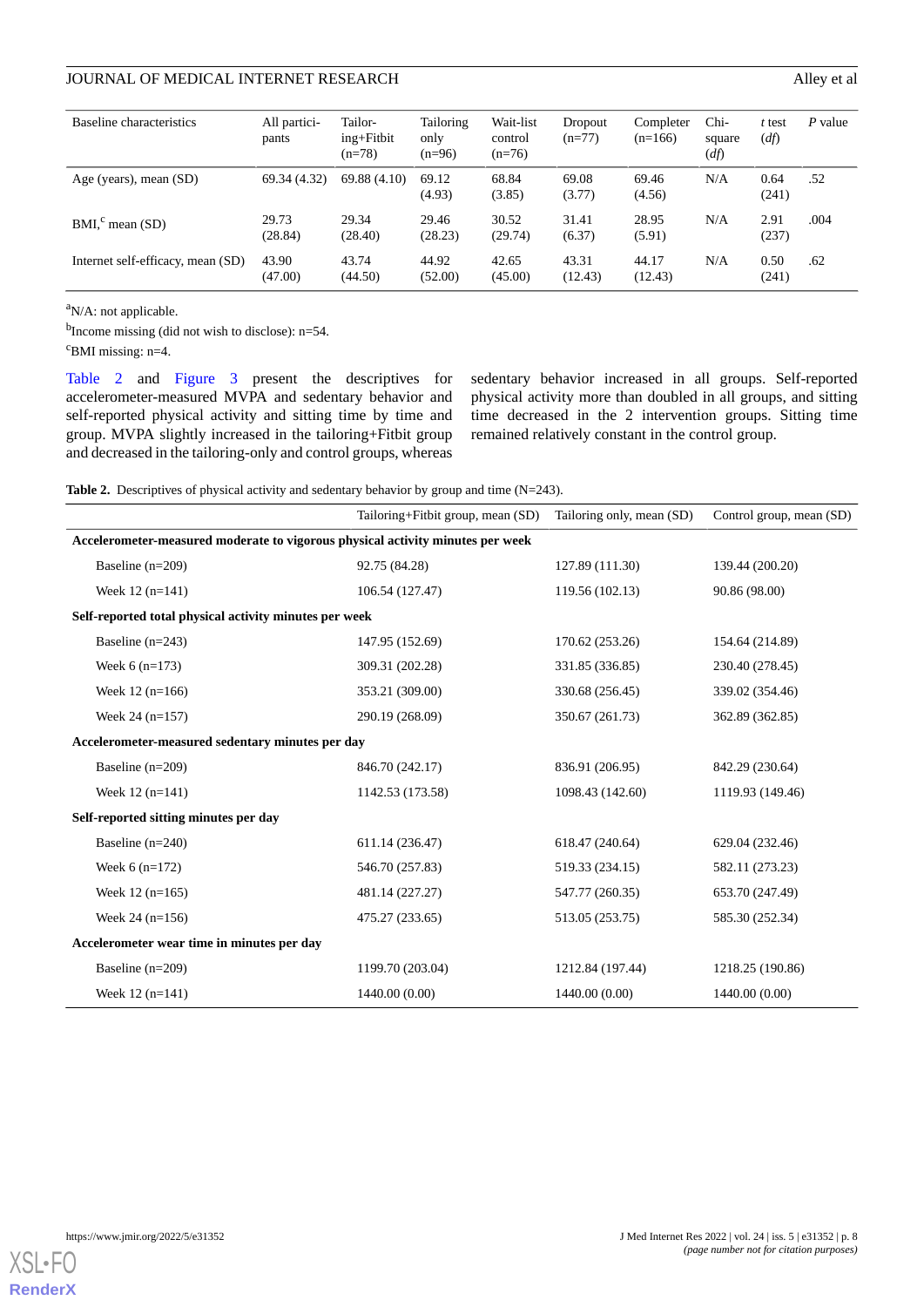<span id="page-8-0"></span>Figure 3. Moderate to vigorous physical activity (MVPA), total physical activity, sedentary behavior, and sitting time by time and group.



#### **Main Analyses and Sensitivity Analyses**

[Tables 3](#page-9-0) and [4](#page-11-0) show the changes in accelerometer-measured MVPA, self-reported total physical activity, accelerometer-measured sedentary behavior, and self-reported sitting time by time and group. Results from the main analyses as well as the sensitivity analyses are presented. There was an overall time by group interaction for MVPA, but this was just above the criterion for significance (*P*=.05). No significant improvements in accelerometer-measured MVPA were observed from baseline to after the intervention within any group; however, the control group participants significantly decreased their MVPA by 35%. A pairwise difference was observed between the tailoring+Fitbit group and the control group, where the tailoring+Fitbit group participants increased their MVPA between baseline and week 12 by 59% more than those in the control group. This effect remained in the sensitivity analysis; however, the magnitude was reduced (43% difference). An overall time by group interaction was observed for self-reported total physical activity. All groups increased their self-reported physical activity from baseline to week 6, week 12, and week 24, and pairwise group comparisons revealed that this increase was 61% greater in the tailoring+Fitbit group than in the control group at 6 weeks. The effect was smaller in the sensitivity analysis (34% difference) and did not meet the criterion for significance.

No overall time by group interaction was observed for accelerometer-measured sedentary behavior. The tailoring+Fitbit and control groups significantly increased their accelerometer-measured sedentary behavior from baseline to after the intervention (by 57 and 56 minutes per day, respectively). The magnitude of these effects was lower in the sensitivity analysis (by 34 and 38 minutes per day, respectively) and did not meet the criterion for significance in the tailoring+Fitbit group. No pairwise group differences were observed. No overall time by group interaction was observed for self-reported sitting time. The tailoring+Fitbit group participants decreased their self-reported sitting time between baseline and week 6, 12, and 24 (by 67, 119, and 123 minutes per day, respectively). The tailoring-only group participants decreased their self-reported sitting time between baseline and week 6 and 24 (by 99 and 106 minutes per day, respectively). These effects remained in the sensitivity analysis; however, the magnitudes were reduced. Pairwise group comparisons revealed that the tailoring+Fitbit group participants decreased their sitting time between baseline and after the intervention 133 minutes per day more than those in the control group. However, the magnitude of effect was lower in the sensitivity analysis (98-minute decrease per day) and did not meet the criterion for significance.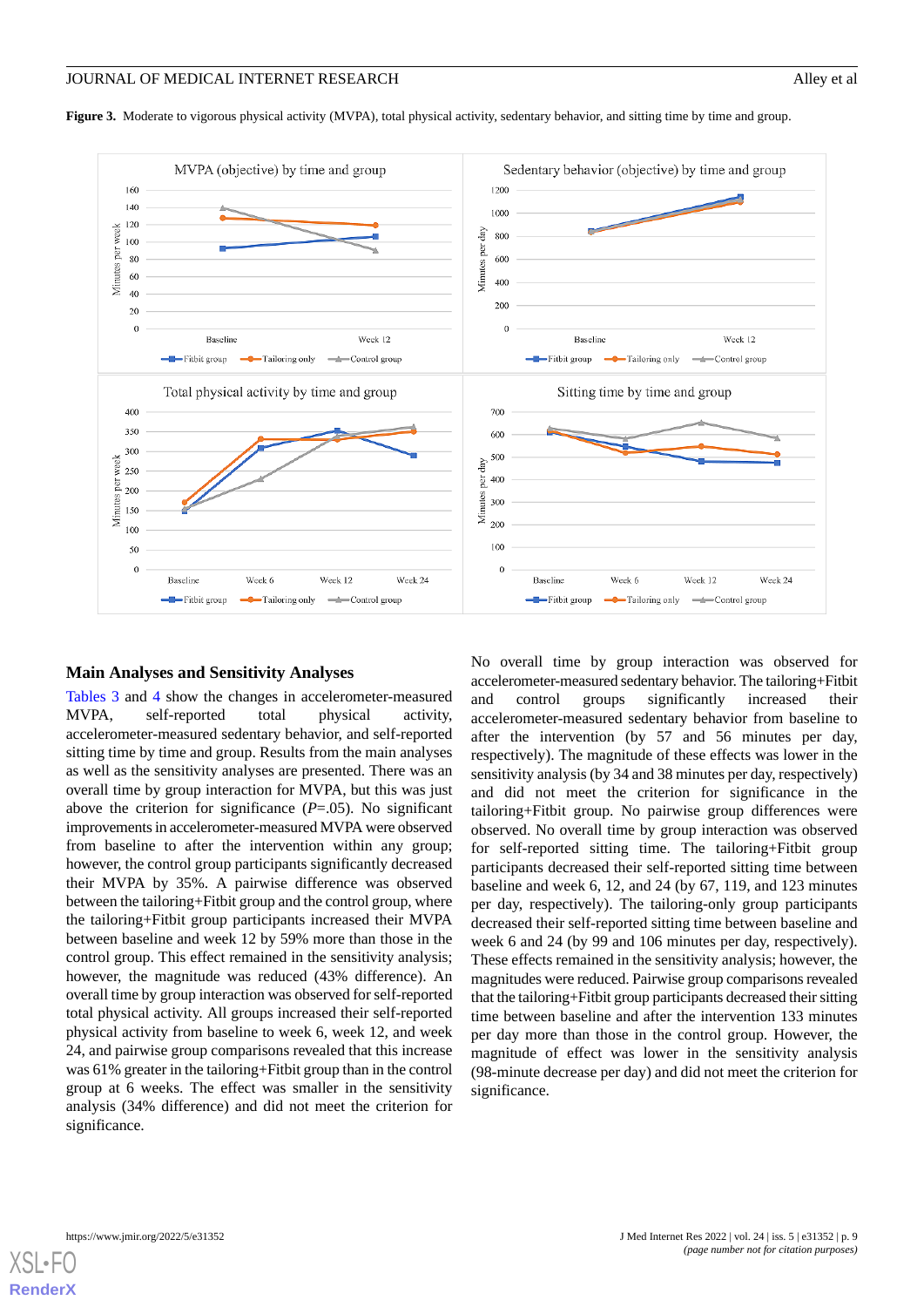<span id="page-9-0"></span>**Table 3.** Main analysis, comparison of physical activity by time and group.

|                                                                 | Baseline to 6<br>weeks, estimate<br>(95% CI) | $P$ value | Baseline to 12<br>weeks, estimate<br>$(95\% \text{ CI})$ | $P$ value | Baseline to 24<br>weeks, estimate<br>(95% CI) | $P$ value | Groupxtime<br>$P$ value |
|-----------------------------------------------------------------|----------------------------------------------|-----------|----------------------------------------------------------|-----------|-----------------------------------------------|-----------|-------------------------|
| Accelerometer-measured moderate to vig-                         | $\mathbf{c}$                                 |           |                                                          |           |                                               |           | .05                     |
| orous physical activity per week <sup>a,b</sup>                 |                                              |           |                                                          |           |                                               |           |                         |
| Tailoring+Fitbit (n=78)                                         |                                              |           | $1.03(0.76)$ to<br>1.40)                                 | .83       |                                               |           |                         |
| Tailoring only $(n=96)$                                         |                                              |           | 0.96(0.71)<br>1.30)                                      | .79       |                                               |           |                         |
| Control $(n=69)$                                                |                                              |           | $0.65(0.48)$ to<br>0.89)                                 | .006      |                                               |           |                         |
| Tailoring+Fitbit vs control                                     |                                              |           | $1.59(1.06)$ to<br>2.38)                                 | $.02\,$   |                                               |           |                         |
| Tailoring only vs control                                       |                                              |           | 1.48 (0.99 to<br>2.20)                                   | .06       |                                               |           |                         |
| Tailoring+Fitbit vs tailoring only                              |                                              |           | $1.08(0.73)$ to<br>1.59)                                 | .71       |                                               |           |                         |
| Self-reported total physical activity per<br>week <sup>a</sup>  |                                              |           |                                                          |           |                                               |           | .02                     |
| Tailoring+Fitbit (n=78)                                         | 2.31 (1.83 to<br>2.93)                       | < 0.001   | 2.24 (1.80 to<br>2.77)                                   | .001      | 1.83 (1.44 to<br>2.32)                        | < .001    |                         |
| Tailoring only (n=96)                                           | 2.11 (1.64 to<br>2.72)                       | < 0.001   | 2.19 (1.71 to<br>2.80)                                   | < 0.001   | 2.28 (1.82 to<br>2.87)                        | < 0.001   |                         |
| Control $(n=69)$                                                | 1.44 $(1.07)$ to<br>1.93)                    | .01       | $1.99(1.53)$ to<br>2.59)                                 | < .001    | 2.24(1.61)<br>3.12)                           | < 0.001   |                         |
| Tailoring+Fitbit vs control                                     | $1.61(1.11)$ to<br>2.33)                     | .01       | $1.12(0.80)$ to<br>1.58)                                 | .52       | $0.82(0.55)$ to<br>1.22)                      | .32       |                         |
| Tailoring only vs control                                       | 1.47(1.00 to<br>2.16)                        | .05       | $1.10(0.77)$ to<br>1.58)                                 | .61       | $1.02(0.68)$ to<br>1.52)                      | .92       |                         |
| Tailoring+Fitbit vs tailoring only                              | $1.10(0.78)$ to<br>1.55)                     | .59       | 1.02(0.74)<br>1.41)                                      | .90       | $0.80(0.58)$ to<br>1.11)                      | .18       |                         |
| Accelerometer-measured sedentary time<br>per day <sup>b,d</sup> |                                              |           |                                                          |           |                                               |           | .79                     |
| Tailoring+Fitbit (n=78)                                         |                                              |           | 57.50 (9.65 to<br>105.34)                                | .02       |                                               |           |                         |
| Tailoring only $(n=96)$                                         |                                              |           | 38.66 $(-6.10)$<br>83.42)                                | .09       |                                               |           |                         |
| Control $(n=69)$                                                |                                              |           | 56.07 (6.09 to<br>106.04)                                | .03       |                                               |           |                         |
| Tailoring+Fitbit vs control                                     |                                              |           | 1.43 $(-66.67)$ to<br>69.54)                             | .96       |                                               |           |                         |
| Tailoring only vs control                                       |                                              |           | $-17.41$ ( $-81.02$ to<br>46.20                          | .59       |                                               |           |                         |
| Tailoring+Fitbit vs tailoring only                              |                                              |           | 18.84 (-42.03 to<br>79.70)                               | .55       |                                               |           |                         |
| Self-reported sitting time per day <sup>d</sup>                 |                                              |           |                                                          |           |                                               |           |                         |
| Tailoring+Fitbit (n=78)                                         | $-67.47(-129.93)$<br>to $-5.02$ )            | .03       | $-119.36(-190.19)$<br>to $-48.53$ )                      | .001      | $-123.04(-201.38)$<br>to $-44.70$ )           | .002      | .13                     |
| Tailoring only (n=96)                                           | $-99.41(-169.81)$<br>to $-29.00$ )           | .005      | $-68.58(-144.76)$<br>to $7.60$ )                         | .08       | $-106.13(-183.01)$<br>to $-29.24$ )           | .006      |                         |
| Control $(n=69)$                                                | $-58.29(-120.50)$<br>to $3.93$ )             | .06       | 13.68 $(-50.66)$<br>78.01)                               | .68       | $-37.44 (-105.7$ to .29<br>30.83)             |           |                         |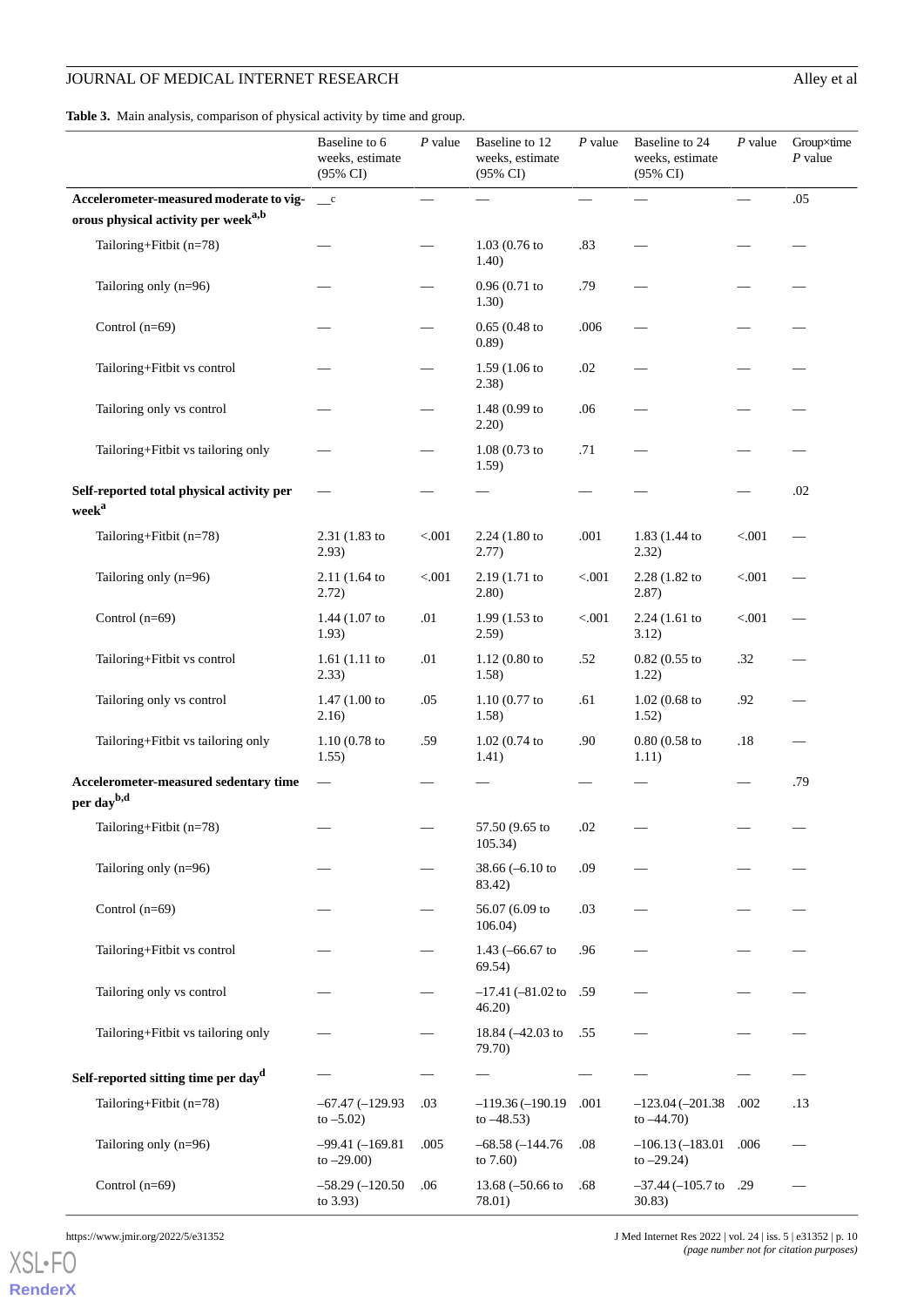|                                    | Baseline to 6<br>weeks, estimate<br>(95% CI) | P value | Baseline to 12<br>weeks, estimate<br>(95% CI) | P value | Baseline to 24<br>weeks, estimate<br>$(95\% \text{ CI})$ | P value | $Group\times time$<br>$P$ value |
|------------------------------------|----------------------------------------------|---------|-----------------------------------------------|---------|----------------------------------------------------------|---------|---------------------------------|
| Tailoring+Fitbit vs control        | $-9.19$ ( $-96.16$ to<br>77.79)              | .84     | $-133.04 (-228.45$<br>to $-37.63$ )           | .007    | $-85.60(-187.84)$<br>to $16.64$ )                        | .10     |                                 |
| Tailoring only vs control          | $-41.12(134.26$ to<br>52.02)                 | .38     | $-82.25(-181.59)$<br>to $17.08$ )             | .11     | $-68.68(-171.22)$<br>to $33.85$ )                        | .19     |                                 |
| Tailoring+Fitbit vs tailoring only | $31.93 (-61.69)$ to<br>125.56)               | .50     | $-50.78(-153.91)$<br>to $52.34$ )             | .33     | $-16.91(-125.93)$<br>to 92.10                            | .76     |                                 |

<sup>a</sup>Reported as percentage change.

<sup>b</sup>Analyses controlled for accelerometer wear time.

<sup>c</sup>Not available.

<sup>d</sup>Reported as mean difference.

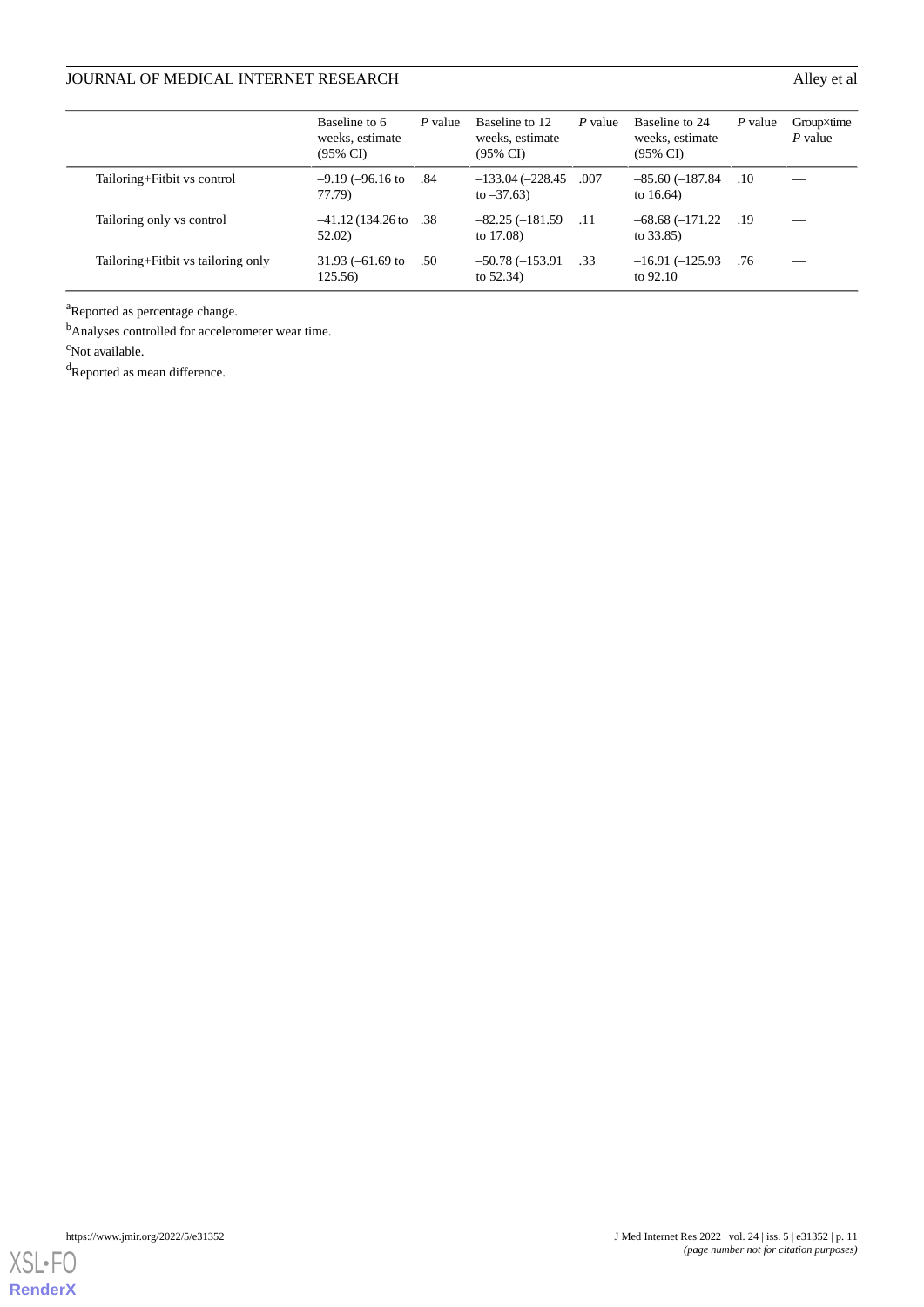<span id="page-11-0"></span>**Table 4.** Sensitivity analysis, comparison of physical activity by time and group.

|                                                                | Baseline to 6 weeks,<br>estimate (95% CI) | $P$ value | Baseline to 12 weeks, P value<br>estimate (95% CI) |        | Baseline to 24 weeks, P value<br>estimate (95% CI) |        |
|----------------------------------------------------------------|-------------------------------------------|-----------|----------------------------------------------------|--------|----------------------------------------------------|--------|
| Accelerometer-measured moderate to vig-                        | $\_\_c$                                   |           |                                                    |        |                                                    |        |
| orous physical activity per week <sup>a,b</sup>                |                                           |           |                                                    |        |                                                    |        |
| Tailoring+Fitbit (n=78)                                        |                                           |           | 1.14 $(0.90 \text{ to } 1.42)$                     | .26    |                                                    |        |
| Tailoring only (n=96)                                          |                                           |           | $1.02$ (1.01 to 1.06)                              | .83    |                                                    |        |
| Control $(n=69)$                                               |                                           |           | $0.79(0.60 \text{ to } 1.05)$                      | .10    |                                                    |        |
| Tailoring+Fitbit vs control                                    |                                           |           | 1.43 (1.02 to 2.01)                                | .04    |                                                    |        |
| Tailoring only vs control                                      |                                           |           | 1.28 (1.23 to 1.35)                                | .12    |                                                    |        |
| Tailoring+Fitbit vs tailoring only                             |                                           |           | 1.12 (1.20 to 1.49)                                | .47    |                                                    |        |
| Self-reported total physical activity per<br>week <sup>a</sup> |                                           |           |                                                    |        |                                                    |        |
| Tailoring+Fitbit (n=78)                                        | 2.27 (1.79 to 2.89)                       | < 0.001   | 2.36 (1.90 to 2.92)                                | < .001 | $2.08(1.63 \text{ to } 2.66)$                      | < .001 |
| Tailoring only (n=96)                                          | 2.10 (1.62 to 2.72)                       | < 0.001   | 2.23 (1.72 to 2.86)                                | < .001 | 2.25 (1.77 to 2.86)                                | < .001 |
| Control $(n=69)$                                               | 1.68 $(1.27 \text{ to } 2.25)$            | < .001    | 2.20 (1.70 to 2.89)                                | < .001 | 2.48 (1.84 to 3.35)                                | < .001 |
| Tailoring+Fitbit vs control                                    | 1.34 $(0.92 \text{ to } 1.93)$            | .12       | $1.06(1.31 \text{ to } 1.49)$                      | .71    | $0.84$ (0.58 to 1.22)                              | .36    |
| Tailoring only vs control                                      | 1.23 (0.84 to 1.82)                       | .28       | $1.00$ (0.69 to 1.45)                              | .99    | $0.90$ (0.62 to 1.34)                              | .61    |
| Tailoring+Fitbit vs tailoring only                             | $1.08(0.97 \text{ to } 1.17)$             | .66       | $1.06(0.76 \text{ to } 1.49)$                      | .71    | $0.93(0.67 \text{ to } 1.28)$                      | .65    |
| Accelerometer-measured sedentary time<br>per dayb,d            | $\overline{\phantom{m}}$                  |           |                                                    |        |                                                    |        |
| Tailoring+Fitbit (n=78)                                        |                                           |           | $34.49 (-0.33 \text{ to } 69.31)$                  | .05    |                                                    |        |
| Tailoring only (n=96)                                          |                                           |           | $24.12 (-2.02 \text{ to } 50.27)$                  | .07    |                                                    |        |
| Control $(n=69)$                                               |                                           |           | 38.09 (4.81 to 71.36)                              | .02    |                                                    |        |
| Tailoring+Fitbit vs control                                    |                                           |           | $-3.60$ $(-52.47)$ to<br>45.27)                    | .88    |                                                    |        |
| Tailoring only vs control                                      |                                           |           | $-13.96 (-55.92)$<br>27.99)                        | .51    |                                                    |        |
| Tailoring+Fitbit vs tailoring only                             |                                           |           | 10.36 $(-32.88)$ to<br>53.61)                      | .64    |                                                    |        |
| Self-reported sitting time per day <sup>d</sup>                |                                           |           |                                                    |        |                                                    |        |
| Tailoring+Fitbit $(n=78)$                                      | $-56.95$ $(-123.61$ to<br>$-9.72$         | .09       | $-90.39$ $(-165.56$ to<br>$-15.22$                 | .02    | $-109.73$ ( $-191.90$ to<br>$-27.56$               | .009   |
| Tailoring only $(n=96)$                                        | $-82.83$ ( $-151.46$ to<br>$-14.21)$      | .02       | $-56.09$ $(-130.50$ to<br>18.32)                   | .14    | $-91.71(-171.12$ to<br>$-12.31)$                   | .02    |
| Control $(n=69)$                                               | $-62.49$ $(-136.69$ to<br>11.71)          | .10       | 7.57 ( $-64.09$ to 79.24)                          | .83    | $-55.75$ ( $-136.57$ to<br>25.07)                  | .18    |
| Tailoring+Fitbit vs control                                    | 5.54 $(-90.15$ to<br>101.24)              | .91       | $-97.97$ $(-200.78$ to<br>4.85)                    | .06    | $-53.97$ $(-169.52$ to<br>61.57)                   | .36    |
| Tailoring only vs control                                      | $-20.34 (-116.74)$<br>76.06)              | .68       | $-63.66$ $(-161.89$ to<br>34.56)                   | .20    | $-35.96 (-148.64)$<br>76.72)                       | .53    |
| Tailoring+Fitbit vs tailoring only                             | 25.89 (-68.65 to<br>120.43)               | .59       | $-34.30(-135.56)$ to<br>66.96)                     | .51    | $-18.01$ $(-123.33$ to<br>87.30)                   | .74    |

<sup>a</sup>Reported as percentage change.

<sup>b</sup>Analyses controlled for accelerometer wear time.

<sup>c</sup>Not available.

[XSL](http://www.w3.org/Style/XSL)•FO **[RenderX](http://www.renderx.com/)**

<sup>d</sup>Reported as mean difference.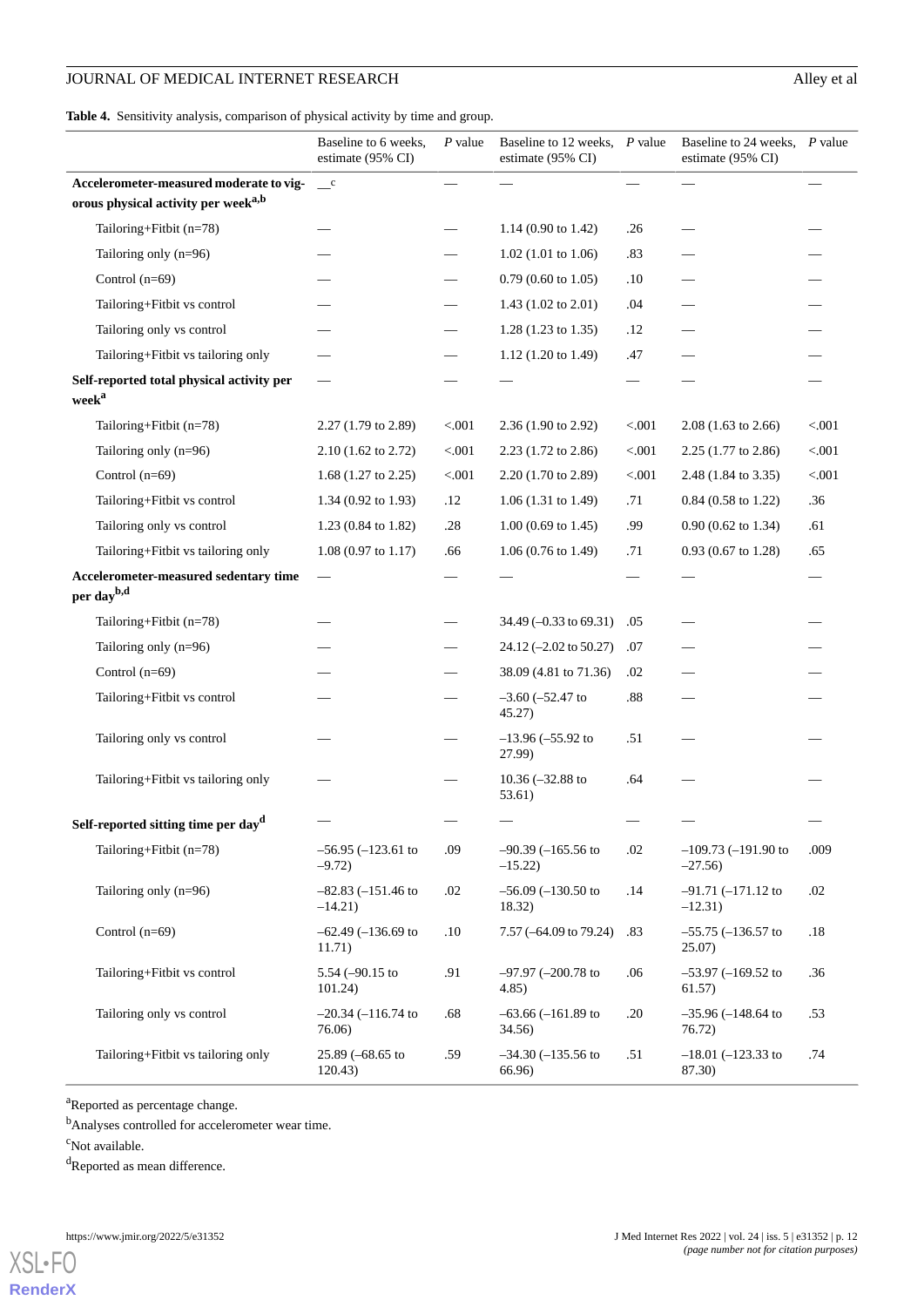# *Discussion*

#### **Principal Findings**

The main aim of the study was to determine the effectiveness of a computer-tailored physical activity intervention with Fitbit integration compared with a tailoring-only group and a control group at increasing MVPA from before to after the intervention. The second aim was to determine the effectiveness of a computer-tailored physical activity intervention with Fitbit integration compared with a tailoring-only group and a control group at increasing self-reported physical activity from before the intervention to the midintervention point, after the intervention, and follow-up. The findings showed that there were no significant MVPA changes in the tailoring+Fitbit group or tailoring-only group, whereas there was a decrease in the MVPA of the control group. MVPA increased more in the tailoring+Fitbit group than in the control group. All groups reported increasing their self-reported physical activity, and this increase was greater in the tailoring+Fitbit group than in the control group at the midintervention point. Together, these findings support past studies that have demonstrated that face-to-face, telephone, SMS text messaging, and email physical activity interventions using activity trackers are effective in older adults compared with a control group [[25](#page-15-3)[-27](#page-15-5)]. Most of these past studies focused on self-monitoring of steps and walking, whereas this study provided tailored feedback based on activity tracker–measured light-, moderate-, and vigorous-intensity physical activity. However, it should be noted that the Fitbit device had 5 lights, each of them indicating an additional 2000 steps reached for the day, which may have also motivated this group to maintain their physical activity, independent of the computer-tailored advice. Furthermore, the control group participants had a higher level of MVPA at baseline and therefore had more room to decrease their MVPA. This may have contributed to the between-group difference observed between the tailoring+Fitbit group and the control group on MVPA changes at week 12. Overall, these findings add to the literature by indicating that computer-tailored advice based on Fitbit measurement of light, moderate, and vigorous physical activity is likely to lead to improved physical activity outcomes compared with a control group.

The effectiveness of the tailoring+Fitbit intervention compared with a control group may be further improved by increasing the frequency of the feedback provided. Larsen et al [[25\]](#page-15-3) conducted a systematic review on physical activity trackers for older adults and found that only the interventions providing daily feedback on activity tracker data were effective. Our intervention provided in-depth feedback and theory-based behavior change support that would not be feasible to deliver daily. However, daily self-monitoring feedback on minutes of light, moderate, and vigorous physical activity might be feasible, in addition to the biweekly computer-tailored advice. Previous interventions for older adults have successfully delivered basic daily feedback on steps from activity trackers through smartphone apps in graphical and written form [\[44](#page-16-0),[45\]](#page-16-1).

This study found no significant difference in accelerometer-measured MVPA or self-reported physical

activity in the tailoring+Fitbit group compared with the tailoring-only group. This is not consistent with the findings of Vandelanotte et al [[22\]](#page-15-0), who found tailored advice based on Fitbit data to be significantly more effective at increasing self-reported physical activity compared with a tailoring-only group in middle-aged adults. It is possible that older adults do not benefit as much as younger adults from tailored advice based on Fitbit data, stemming from their lower interest in accelerometer-based activity trackers [[23\]](#page-15-1). Future generations of older adults may be more familiar and interested in accelerometer-based activity trackers [[24\]](#page-15-2).

This study did not observe a difference in self-reported physical activity or accelerometer-measured MVPA over time between the tailoring-only and control groups. Previous research has demonstrated the overall effectiveness of computer-tailored physical activity advice in middle-aged adults [[16\]](#page-14-13), but the evidence in older adults is mixed. It has been demonstrated by 1 study that computer-tailored physical activity advice is effective in adults aged  $\geq 65$  years [[20\]](#page-14-17). However, a study conducted in older adults with chronic diseases [[19\]](#page-14-16) also found that computer-tailored physical activity advice was not effective at increasing objectively measured physical activity in adults aged ≥65 years. A possible reason for these differences is the time frame of the interventions. The effective tailored intervention of Van Dyck et al [\[20](#page-14-17)] was 5 weeks in duration, whereas the ineffective intervention of Volders et al [[19\]](#page-14-16) and our intervention were 4 months and 3 months, respectively, in duration. The longer time frame for the postintervention assessment of these studies may have made it harder to detect group by time effects because improvements in physical activity tend to decline over time [\[16](#page-14-13)]. Intervention strategies to improve maintenance of physical activity over time may improve the effectiveness of computer-tailored physical activity advice in older adults [[46\]](#page-16-2). More randomized controlled trials in adults aged ≥65 years are needed to determine the effectiveness of computer-tailored physical activity advice in older adults. The social cognitive theory postulates that both social support and individual cognition (eg, self-efficacy, outcome expectancies, and intentions) are important drivers of behavior [\[33](#page-15-11)]. In line with this, social support is important for health behavior change in older adults [\[47](#page-16-3)]. The lack of social support delivered through computer-tailored physical activity programs may also partially explain their limited effectiveness in adults aged ≥65 years. Future computer-tailored interventions for older adults may need to include additional components such as advice based on activity trackers or social support components to improve effectiveness.

The increase in objectively measured sedentary behavior in the tailoring+Fitbit group is not in line with a meta-analysis that found no intervention effect on sedentary behavior outcomes for either interventions targeting physical activity alone or those targeting both physical activity and sedentary behavior [[48\]](#page-16-4). However, together these findings support that interventions must focus on sedentary behavior change rather than physical activity to see improvements in sedentary behavior. Our intervention targeted physical activity; however, sedentary behavior was briefly discussed in 2 modules where participants were encouraged to reduce their sitting time if it was >8 hours

 $XSI - F($ **[RenderX](http://www.renderx.com/)**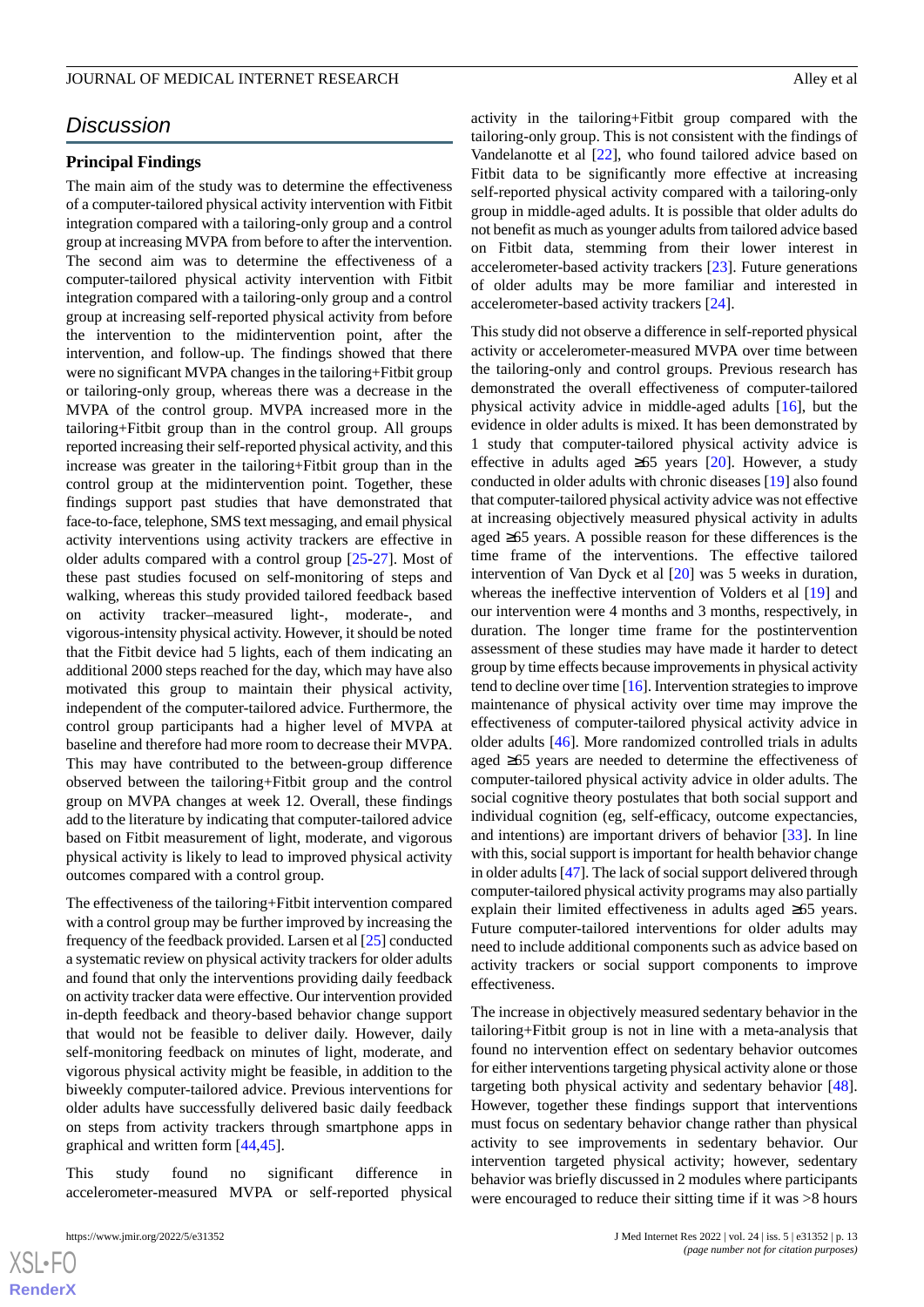a day. It is unlikely that the intervention's focus on MVPA as well as strength, balance, and flexibility exercises caused an increase in sedentary activities because the control group participants equally increased their sedentary behavior. The discrepancy between the objectively measured and self-reported sedentary behavior outcomes may be due to the participants' social desirability bias [\[49](#page-16-5)]. The improvement in self-reported sitting time at 12 weeks for the tailoring+Fitbit group compared with the control group might be because the tailoring+Fitbit group participants were more conscious about reducing sitting time, given that their sedentary behavior was being tracked. Of note, this did not translate into improvements in accelerometer-measured sedentary behavior.

#### **Strengths and Limitations**

The strengths of this study include the 3-group randomized design to determine individual effects of a tailored web-based physical activity intervention with and without Fitbit integration compared with a wait-list control group. The study objectively assessed physical activity at baseline and after the intervention. Although attrition at week 12 was moderate (77/243, 31.7%), this is comparable to many other trials examining web-based interventions [[50-](#page-16-6)[52](#page-16-7)]. Although the monetary incentive for completing the research surveys is unlikely to have had a large impact, it is possible that it increased participation in the intervention itself, going by the greater engagement in the overall study. The face-to-face meetings with researchers before and after the intervention may have also increased engagement in the intervention or helped to remove barriers to participation (eg, syncing the Fitbit device to the website). Therefore, lower engagement or additional barriers to participation may arise if the intervention is administered without monetary incentives or face-to-face meetings. The lack of accelerometer-assessed MVPA data at week 24 for the main outcome measure is a limitation. As such, we do not know whether the significant difference between the tailoring+Fitbit group and the control group at 12 weeks would remain at 24 weeks. The self-reported physical activity outcomes at 24 weeks suggest that physical activity changes were maintained in all groups, but this needs

to be interpreted with caution because of the large differences in objectively measured and self-reported physical activity at baseline and week 12. Participants who completed the week 12 outcomes had a lower BMI than those who dropped out. Therefore, the findings cannot be generalized to older adults with a higher BMI. Another limitation is the lack of a Fitbit-only group with participants who receive a Fitbit device to track their physical activity without also receiving any tailored advice. This would help to determine whether the improvements in the tailoring+Fitbit group were due to being tracked by the Fitbit device or the combination of the tailored advice based on the Fitbit data. The Fitbit device had 5 lights, each of them indicating an additional 2000 steps reached for the day, which may have also motivated this group to maintain their activity, independent of the computer-tailored advice. Accelerometer wear time increased between baseline and week 12. Although analyses controlled for wear time, the increase in wear time may have had some effect on the decrease in MVPA and increase in sedentary behavior observed in some groups. Furthermore, the number of participants randomized to each group varied because of small numbers recruited within some randomization groups (eg, older men) with block sizes within each randomization group being 15. The control group participants had a higher level of MVPA at baseline and therefore had more room to decrease their MVPA. This may have contributed to the between-group difference observed between the tailoring+Fitbit and control groups on MVPA changes at week 12. Finally, the conservative a priori sample size calculation (n=300) was not met; however, we recruited 243 participants, which is comparable to similar studies [[9\]](#page-14-7), and there was enough power to detect MVPA group differences between the tailoring+Fitbit and control groups.

In conclusion, computer-tailored advice based on Fitbit measurement of physical activity in older adults is likely to lead to improved physical activity outcomes compared with no advice but not compared with advice based on self-reported physical activity. More research is needed to investigate ways to further improve effectiveness of computer-tailored advice based on Fitbit measurement in older adults.

#### **Acknowledgments**

SJA (102609) and SS (101240) are, and CV was (100427), supported by a fellowship from the National Heart Foundation of Australia. SS (1125586) and MJD (1141606) are supported by a fellowship from the National Health and Medical Research Council. The project was partially supported by a project grant from Central Queensland University and CV's fellowship from the National Heart Foundation of Australia (100427). These funding agencies had no role in the design of the study; collection, analysis, and interpretation of data; or in writing and submitting the manuscript.

#### **Conflicts of Interest**

None declared.

#### **Multimedia Appendix 1**

CONSORT-EHEALTH checklist (V 1.6.1). [[PDF File \(Adobe PDF File\), 809 KB](https://jmir.org/api/download?alt_name=jmir_v24i5e31352_app1.pdf&filename=32d166b3499cd27bb1f27bd69c5e7292.pdf)-[Multimedia Appendix 1\]](https://jmir.org/api/download?alt_name=jmir_v24i5e31352_app1.pdf&filename=32d166b3499cd27bb1f27bd69c5e7292.pdf)

#### **References**

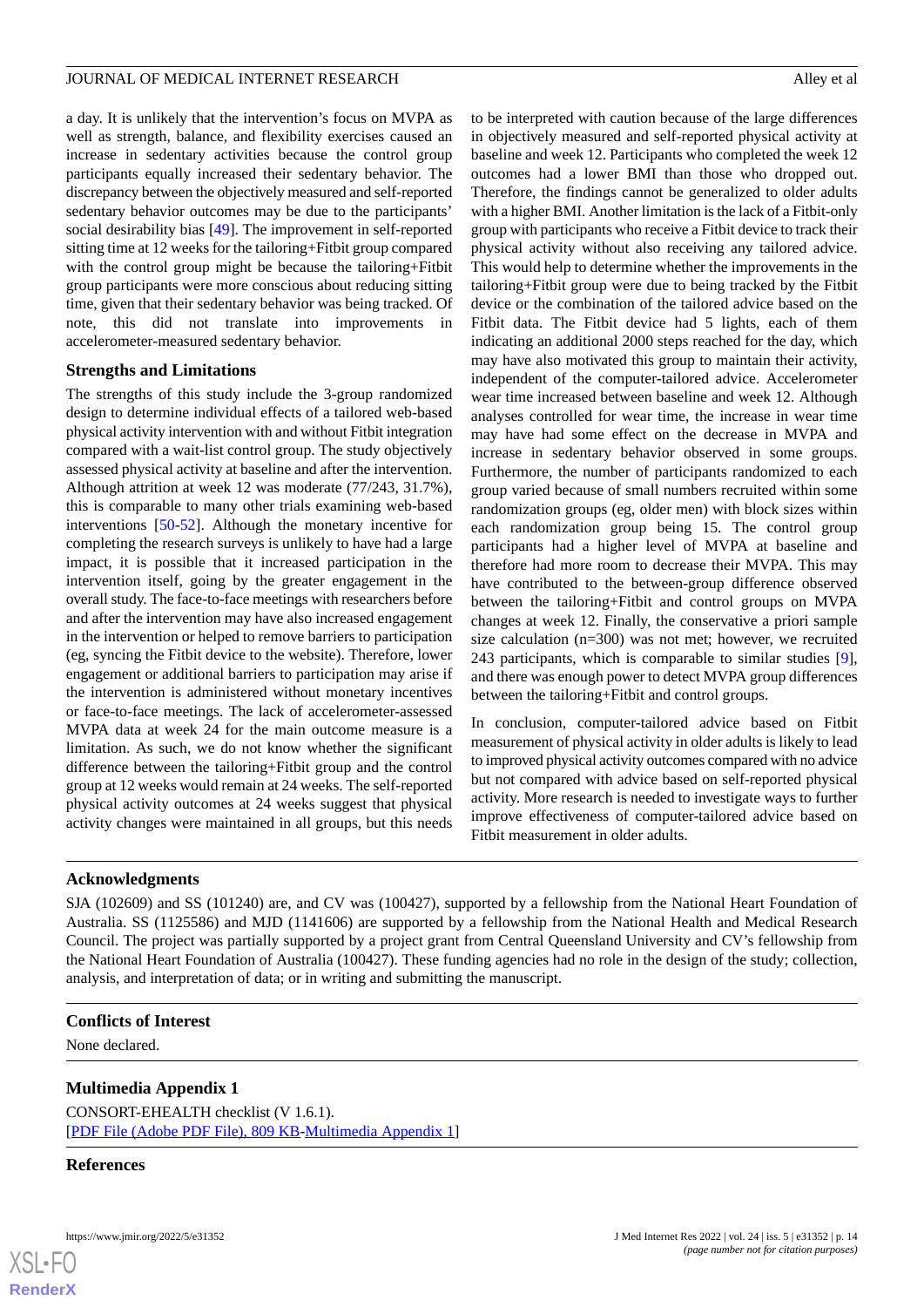- <span id="page-14-0"></span>1. Bauman A, Merom D, Bull FC, Buchner DM, Fiatarone Singh MA. Updating the evidence for physical activity: summative reviews of the epidemiological evidence, prevalence, and interventions to promote "active aging". Gerontologist 2016 Apr;56 Suppl 2:S268-S280. [doi: [10.1093/geront/gnw031\]](http://dx.doi.org/10.1093/geront/gnw031) [Medline: [26994266](http://www.ncbi.nlm.nih.gov/entrez/query.fcgi?cmd=Retrieve&db=PubMed&list_uids=26994266&dopt=Abstract)]
- <span id="page-14-1"></span>2. Hupin D, Roche F, Gremeaux V, Chatard JC, Oriol M, Gaspoz JM, et al. Even a low-dose of moderate-to-vigorous physical activity reduces mortality by 22% in adults aged ≥60 years: a systematic review and meta-analysis. Br J Sports Med 2015 Oct;49(19):1262-1267. [doi: [10.1136/bjsports-2014-094306](http://dx.doi.org/10.1136/bjsports-2014-094306)] [Medline: [26238869](http://www.ncbi.nlm.nih.gov/entrez/query.fcgi?cmd=Retrieve&db=PubMed&list_uids=26238869&dopt=Abstract)]
- <span id="page-14-3"></span><span id="page-14-2"></span>3. National Health Survey: first results, 2017-2018. Australian Bureau of Statistics. 2019. URL: [https://www.abs.gov.au/](https://www.abs.gov.au/statistics/health/health-conditions-and-risks/national-health-survey-first-results/latest-release) [statistics/health/health-conditions-and-risks/national-health-survey-first-results/latest-release](https://www.abs.gov.au/statistics/health/health-conditions-and-risks/national-health-survey-first-results/latest-release) [accessed 2017-09-09]
- 4. The cost of physical inactivity. Medibank Private. 2007 Aug. URL: [https://www.medibank.com.au/content/dam/client/](https://www.medibank.com.au/content/dam/client/documents/pdfs/pyhsical_inactivity.pdf) [documents/pdfs/pyhsical\\_inactivity.pdf](https://www.medibank.com.au/content/dam/client/documents/pdfs/pyhsical_inactivity.pdf) [accessed 2021-12-01]
- <span id="page-14-4"></span>5. Productivity Commission. An ageing Australia: preparing for the future. Commonwealth of Australia. 2013 Nov. URL: <https://www.pc.gov.au/research/completed/ageing-australia/ageing-australia.pdf> [accessed 2017-11-24]
- <span id="page-14-5"></span>6. Older Australia at a glance. Cat. no. AGE 87. Australian Institute of Health and Welfare. 2018 Sep 10. URL: [https://www.](https://www.aihw.gov.au/getmedia/2cb104f4-c6d1-4728-9be3-a418840588de/Older-Australia-at-a-glance.pdf.aspx?inline=true) [aihw.gov.au/getmedia/2cb104f4-c6d1-4728-9be3-a418840588de/Older-Australia-at-a-glance.pdf.aspx?inline=true](https://www.aihw.gov.au/getmedia/2cb104f4-c6d1-4728-9be3-a418840588de/Older-Australia-at-a-glance.pdf.aspx?inline=true) [accessed 2021-12-01]
- <span id="page-14-6"></span>7. Murray JM, Brennan SF, French DP, Patterson CC, Kee F, Hunter RF. Effectiveness of physical activity interventions in achieving behaviour change maintenance in young and middle aged adults: a systematic review and meta-analysis. Soc Sci Med 2017 Nov;192:125-133. [doi: [10.1016/j.socscimed.2017.09.021\]](http://dx.doi.org/10.1016/j.socscimed.2017.09.021) [Medline: [28965003\]](http://www.ncbi.nlm.nih.gov/entrez/query.fcgi?cmd=Retrieve&db=PubMed&list_uids=28965003&dopt=Abstract)
- <span id="page-14-7"></span>8. Digital lives of older Australians. Australian Communications and Media Authority. 2016. URL: [http://www.acma.gov.au/](http://www.acma.gov.au/theACMA/engage-blogs/engage-blogs/Research-snapshots/Digital-lives-of-older-Australians) [theACMA/engage-blogs/engage-blogs/Research-snapshots/Digital-lives-of-older-Australians](http://www.acma.gov.au/theACMA/engage-blogs/engage-blogs/Research-snapshots/Digital-lives-of-older-Australians) [accessed 2017-09-09]
- 9. Stockwell S, Schofield P, Fisher A, Firth J, Jackson SE, Stubbs B, et al. Digital behavior change interventions to promote physical activity and/or reduce sedentary behavior in older adults: a systematic review and meta-analysis. Exp Gerontol 2019 Jun;120:68-87. [doi: [10.1016/j.exger.2019.02.020\]](http://dx.doi.org/10.1016/j.exger.2019.02.020) [Medline: [30836130\]](http://www.ncbi.nlm.nih.gov/entrez/query.fcgi?cmd=Retrieve&db=PubMed&list_uids=30836130&dopt=Abstract)
- <span id="page-14-8"></span>10. Jonkman NH, van Schooten KS, Maier AB, Pijnappels M. eHealth interventions to promote objectively measured physical activity in community-dwelling older people. Maturitas 2018 Jul;113:32-39. [doi: [10.1016/j.maturitas.2018.04.010](http://dx.doi.org/10.1016/j.maturitas.2018.04.010)] [Medline: [29903646](http://www.ncbi.nlm.nih.gov/entrez/query.fcgi?cmd=Retrieve&db=PubMed&list_uids=29903646&dopt=Abstract)]
- <span id="page-14-9"></span>11. Muellmann S, Forberger S, Möllers T, Bröring E, Zeeb H, Pischke CR. Effectiveness of eHealth interventions for the promotion of physical activity in older adults: a systematic review. Prev Med 2018 Mar;108:93-110. [doi: [10.1016/j.ypmed.2017.12.026\]](http://dx.doi.org/10.1016/j.ypmed.2017.12.026) [Medline: [29289643\]](http://www.ncbi.nlm.nih.gov/entrez/query.fcgi?cmd=Retrieve&db=PubMed&list_uids=29289643&dopt=Abstract)
- <span id="page-14-10"></span>12. Van Dyck D, Plaete J, Cardon G, Crombez G, De Bourdeaudhuij I. Effectiveness of the self-regulation eHealth intervention 'MyPlan1.0.' on physical activity levels of recently retired Belgian adults: a randomized controlled trial. Health Educ Res 2016 Oct;31(5):653-664. [doi: [10.1093/her/cyw036\]](http://dx.doi.org/10.1093/her/cyw036) [Medline: [27422898](http://www.ncbi.nlm.nih.gov/entrez/query.fcgi?cmd=Retrieve&db=PubMed&list_uids=27422898&dopt=Abstract)]
- <span id="page-14-11"></span>13. Broekhuizen K, de Gelder J, Wijsman CA, Wijsman LW, Westendorp RG, Verhagen E, et al. An Internet-based physical activity intervention to improve quality of life of inactive older adults: a randomized controlled trial. J Med Internet Res 2016 Apr 27;18(4):e74 [[FREE Full text\]](https://www.jmir.org/2016/4/e74/) [doi: [10.2196/jmir.4335](http://dx.doi.org/10.2196/jmir.4335)] [Medline: [27122359\]](http://www.ncbi.nlm.nih.gov/entrez/query.fcgi?cmd=Retrieve&db=PubMed&list_uids=27122359&dopt=Abstract)
- <span id="page-14-13"></span><span id="page-14-12"></span>14. Peels DA, van Stralen MM, Bolman C, Golsteijn RH, de Vries H, Mudde AN, et al. The differentiated effectiveness of a printed versus a web-based tailored physical activity intervention among adults aged over 50. Health Educ Res 2014 Oct;29(5):870-882. [doi: [10.1093/her/cyu039](http://dx.doi.org/10.1093/her/cyu039)] [Medline: [24980023\]](http://www.ncbi.nlm.nih.gov/entrez/query.fcgi?cmd=Retrieve&db=PubMed&list_uids=24980023&dopt=Abstract)
- <span id="page-14-14"></span>15. Rowley TW, Lenz EK, Swartz AM, Miller NE, Maeda H, Strath SJ. Efficacy of an individually tailored, internet-mediated physical activity intervention in older adults: a randomized controlled trial. J Appl Gerontol 2019 Jul;38(7):1011-1022. [doi: [10.1177/0733464817735396](http://dx.doi.org/10.1177/0733464817735396)] [Medline: [29165018\]](http://www.ncbi.nlm.nih.gov/entrez/query.fcgi?cmd=Retrieve&db=PubMed&list_uids=29165018&dopt=Abstract)
- <span id="page-14-15"></span>16. Broekhuizen K, Kroeze W, van Poppel MN, Oenema A, Brug J. A systematic review of randomized controlled trials on the effectiveness of computer-tailored physical activity and dietary behavior promotion programs: an update. Ann Behav Med 2012 Oct;44(2):259-286 [[FREE Full text](http://europepmc.org/abstract/MED/22767052)] [doi: [10.1007/s12160-012-9384-3](http://dx.doi.org/10.1007/s12160-012-9384-3)] [Medline: [22767052](http://www.ncbi.nlm.nih.gov/entrez/query.fcgi?cmd=Retrieve&db=PubMed&list_uids=22767052&dopt=Abstract)]
- <span id="page-14-16"></span>17. Alley SJ, Samra P, Rebar AL, Schoeppe S, Parkinson L, Power D, et al. A focus group study of older adults' perceptions and preferences towards web-based physical activity interventions. Inform Health Soc Care 2020 Sep;45(3):273-281. [doi: [10.1080/17538157.2019.1656210\]](http://dx.doi.org/10.1080/17538157.2019.1656210) [Medline: [31690152\]](http://www.ncbi.nlm.nih.gov/entrez/query.fcgi?cmd=Retrieve&db=PubMed&list_uids=31690152&dopt=Abstract)
- <span id="page-14-17"></span>18. Ammann R, Vandelanotte C, de Vries H, Mummery WK. Can a website-delivered computer-tailored physical activity intervention be acceptable, usable, and effective for older people? Health Educ Behav 2013 Apr;40(2):160-170. [doi: [10.1177/1090198112461791\]](http://dx.doi.org/10.1177/1090198112461791) [Medline: [23077157\]](http://www.ncbi.nlm.nih.gov/entrez/query.fcgi?cmd=Retrieve&db=PubMed&list_uids=23077157&dopt=Abstract)
- <span id="page-14-18"></span>19. Volders E, Bolman CA, de Groot RH, Verboon P, Lechner L. The effect of Active Plus, a computer-tailored physical activity intervention, on the physical activity of older adults with chronic illness(es)-a cluster randomized controlled trial. Int J Environ Res Public Health 2020 Apr 10;17(7):2590 [\[FREE Full text\]](https://www.mdpi.com/resolver?pii=ijerph17072590) [doi: [10.3390/ijerph17072590](http://dx.doi.org/10.3390/ijerph17072590)] [Medline: [32290072](http://www.ncbi.nlm.nih.gov/entrez/query.fcgi?cmd=Retrieve&db=PubMed&list_uids=32290072&dopt=Abstract)]
- 20. Van Dyck D, Herman K, Poppe L, Crombez G, De Bourdeaudhuij I, Gheysen F. Results of MyPlan 2.0 on physical activity in older Belgian adults: randomized controlled trial. J Med Internet Res 2019 Oct 07;21(10):e13219 [\[FREE Full text](https://www.jmir.org/2019/10/e13219/)] [doi: [10.2196/13219\]](http://dx.doi.org/10.2196/13219) [Medline: [31593541\]](http://www.ncbi.nlm.nih.gov/entrez/query.fcgi?cmd=Retrieve&db=PubMed&list_uids=31593541&dopt=Abstract)
- 21. Heesch KC, Hill RL, van Uffelen JG, Brown WJ. Are Active Australia physical activity questions valid for older adults? J Sci Med Sport 2011 May;14(3):233-237. [doi: [10.1016/j.jsams.2010.11.004\]](http://dx.doi.org/10.1016/j.jsams.2010.11.004) [Medline: [21276752\]](http://www.ncbi.nlm.nih.gov/entrez/query.fcgi?cmd=Retrieve&db=PubMed&list_uids=21276752&dopt=Abstract)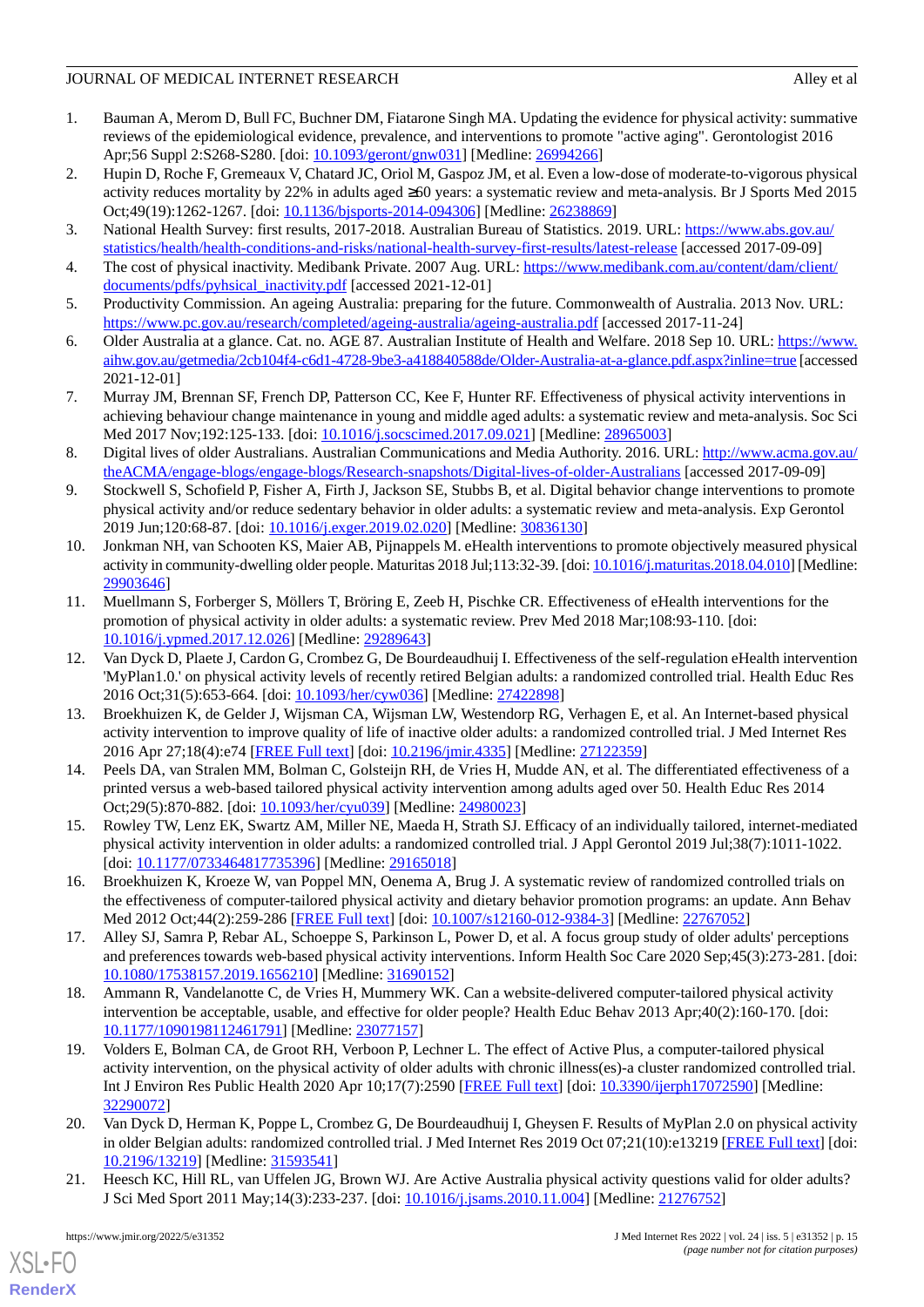- <span id="page-15-0"></span>22. Vandelanotte C, Duncan MJ, Maher CA, Schoeppe S, Rebar AL, Power DA, et al. The effectiveness of a web-based computer-tailored physical activity intervention using Fitbit activity trackers: randomized trial. J Med Internet Res 2018 Dec 18;20(12):e11321 [[FREE Full text](https://www.jmir.org/2018/12/e11321/)] [doi: [10.2196/11321](http://dx.doi.org/10.2196/11321)] [Medline: [30563808](http://www.ncbi.nlm.nih.gov/entrez/query.fcgi?cmd=Retrieve&db=PubMed&list_uids=30563808&dopt=Abstract)]
- <span id="page-15-1"></span>23. Alley S, Schoeppe S, Guertler D, Jennings C, Duncan MJ, Vandelanotte C. Interest and preferences for using advanced physical activity tracking devices: results of a national cross-sectional survey. BMJ Open 2016 Jul 07;6(7):e011243 [\[FREE](https://bmjopen.bmj.com/lookup/pmidlookup?view=long&pmid=27388359) [Full text\]](https://bmjopen.bmj.com/lookup/pmidlookup?view=long&pmid=27388359) [doi: [10.1136/bmjopen-2016-011243](http://dx.doi.org/10.1136/bmjopen-2016-011243)] [Medline: [27388359\]](http://www.ncbi.nlm.nih.gov/entrez/query.fcgi?cmd=Retrieve&db=PubMed&list_uids=27388359&dopt=Abstract)
- <span id="page-15-2"></span>24. Patel MS, Foschini L, Kurtzman GW, Zhu J, Wang W, Rareshide CA, et al. Using wearable devices and smartphones to track physical activity: initial activation, sustained use, and step counts across sociodemographic characteristics in a national sample. Ann Intern Med 2017 Nov 21;167(10):755-757. [doi: [10.7326/M17-1495](http://dx.doi.org/10.7326/M17-1495)] [Medline: [28973116](http://www.ncbi.nlm.nih.gov/entrez/query.fcgi?cmd=Retrieve&db=PubMed&list_uids=28973116&dopt=Abstract)]
- <span id="page-15-4"></span><span id="page-15-3"></span>25. Larsen RT, Christensen J, Juhl CB, Andersen HB, Langberg H. Physical activity monitors to enhance amount of physical activity in older adults - a systematic review and meta-analysis. Eur Rev Aging Phys Act 2019 May 4;16:7 [\[FREE Full](https://eurapa.biomedcentral.com/articles/10.1186/s11556-019-0213-6) [text](https://eurapa.biomedcentral.com/articles/10.1186/s11556-019-0213-6)] [doi: [10.1186/s11556-019-0213-6\]](http://dx.doi.org/10.1186/s11556-019-0213-6) [Medline: [31073341](http://www.ncbi.nlm.nih.gov/entrez/query.fcgi?cmd=Retrieve&db=PubMed&list_uids=31073341&dopt=Abstract)]
- <span id="page-15-5"></span>26. Muellmann S, Buck C, Voelcker-Rehage C, Bragina I, Lippke S, Meyer J, et al. Effects of two web-based interventions promoting physical activity among older adults compared to a delayed intervention control group in Northwestern Germany: results of the PROMOTE community-based intervention trial. Prev Med Rep 2019 Sep;15:100958 [\[FREE Full text](https://linkinghub.elsevier.com/retrieve/pii/S2211-3355(19)30129-9)] [doi: [10.1016/j.pmedr.2019.100958](http://dx.doi.org/10.1016/j.pmedr.2019.100958)] [Medline: [31410347\]](http://www.ncbi.nlm.nih.gov/entrez/query.fcgi?cmd=Retrieve&db=PubMed&list_uids=31410347&dopt=Abstract)
- <span id="page-15-6"></span>27. S Oliveira J, Sherrington C, Zheng ERY, Franco MR, Tiedemann A. Effect of interventions using physical activity trackers on physical activity in people aged 60 years and over: a systematic review and meta-analysis. Br J Sports Med 2020 Oct;54(20):1188-1194. [doi: [10.1136/bjsports-2018-100324](http://dx.doi.org/10.1136/bjsports-2018-100324)] [Medline: [31399430](http://www.ncbi.nlm.nih.gov/entrez/query.fcgi?cmd=Retrieve&db=PubMed&list_uids=31399430&dopt=Abstract)]
- <span id="page-15-7"></span>28. Alley S, van Uffelen JG, Schoeppe S, Parkinson L, Hunt S, Power D, et al. Efficacy of a computer-tailored web-based physical activity intervention using Fitbits for older adults: a randomised controlled trial protocol. BMJ Open 2019 Dec 23;9(12):e033305 [\[FREE Full text](https://bmjopen.bmj.com/lookup/pmidlookup?view=long&pmid=31874890)] [doi: [10.1136/bmjopen-2019-033305\]](http://dx.doi.org/10.1136/bmjopen-2019-033305) [Medline: [31874890](http://www.ncbi.nlm.nih.gov/entrez/query.fcgi?cmd=Retrieve&db=PubMed&list_uids=31874890&dopt=Abstract)]
- <span id="page-15-8"></span>29. Cardinal BJ, Esters J, Cardinal MK. Evaluation of the revised physical activity readiness questionnaire in older adults. Med Sci Sports Exerc 1996 Apr;28(4):468-472. [doi: [10.1097/00005768-199604000-00011](http://dx.doi.org/10.1097/00005768-199604000-00011)] [Medline: [8778552](http://www.ncbi.nlm.nih.gov/entrez/query.fcgi?cmd=Retrieve&db=PubMed&list_uids=8778552&dopt=Abstract)]
- <span id="page-15-9"></span>30. Physical activity and exercise guidelines for all Australians for older Australians (65 years and older). Department of Health, Australian Government. 2019. URL: [https://www.health.gov.au/health-topics/physical-activity-and-exercise/](https://www.health.gov.au/health-topics/physical-activity-and-exercise/physical-activity-and-exercise-guidelines-for-all-australians/for-older-australians-65-years-and-over) [physical-activity-and-exercise-guidelines-for-all-australians/for-older-australians-65-years-and-over](https://www.health.gov.au/health-topics/physical-activity-and-exercise/physical-activity-and-exercise-guidelines-for-all-australians/for-older-australians-65-years-and-over) [accessed 2020-12-16]
- <span id="page-15-12"></span><span id="page-15-11"></span><span id="page-15-10"></span>31. Davies CA, Spence JC, Vandelanotte C, Caperchione CM, Mummery WK. Meta-analysis of internet-delivered interventions to increase physical activity levels. Int J Behav Nutr Phys Act 2012 Apr 30;9:52 [\[FREE Full text\]](https://ijbnpa.biomedcentral.com/articles/10.1186/1479-5868-9-52) [doi: [10.1186/1479-5868-9-52\]](http://dx.doi.org/10.1186/1479-5868-9-52) [Medline: [22546283\]](http://www.ncbi.nlm.nih.gov/entrez/query.fcgi?cmd=Retrieve&db=PubMed&list_uids=22546283&dopt=Abstract)
- 32. Ajzen I. Attitudes, personality, and behaviour. Homewood, IL, USA: The Dorsey Press; 2005.
- <span id="page-15-13"></span>33. Bandura A. Social foundations of thought and action: a social cognitive theory. Hoboken, NJ, USA: Prentice-Hall; 1986.
- 34. Michie S, Ashford S, Sniehotta FF, Dombrowski SU, Bishop A, French DP. A refined taxonomy of behaviour change techniques to help people change their physical activity and healthy eating behaviours: the CALO-RE taxonomy. Psychol Health 2011 Nov;26(11):1479-1498. [doi: [10.1080/08870446.2010.540664\]](http://dx.doi.org/10.1080/08870446.2010.540664) [Medline: [21678185](http://www.ncbi.nlm.nih.gov/entrez/query.fcgi?cmd=Retrieve&db=PubMed&list_uids=21678185&dopt=Abstract)]
- <span id="page-15-15"></span><span id="page-15-14"></span>35. Greaves CJ, Sheppard KE, Abraham C, Hardeman W, Roden M, Evans PH, IMAGE Study Group. Systematic review of reviews of intervention components associated with increased effectiveness in dietary and physical activity interventions. BMC Public Health 2011 Feb 18;11:119 [[FREE Full text](https://bmcpublichealth.biomedcentral.com/articles/10.1186/1471-2458-11-119)] [doi: [10.1186/1471-2458-11-119\]](http://dx.doi.org/10.1186/1471-2458-11-119) [Medline: [21333011](http://www.ncbi.nlm.nih.gov/entrez/query.fcgi?cmd=Retrieve&db=PubMed&list_uids=21333011&dopt=Abstract)]
- <span id="page-15-16"></span>36. Choi L, Liu Z, Matthews CE, Buchowski MS. Validation of accelerometer wear and nonwear time classification algorithm. Med Sci Sports Exerc 2011 Feb;43(2):357-364 [\[FREE Full text\]](http://europepmc.org/abstract/MED/20581716) [doi: [10.1249/MSS.0b013e3181ed61a3\]](http://dx.doi.org/10.1249/MSS.0b013e3181ed61a3) [Medline: [20581716](http://www.ncbi.nlm.nih.gov/entrez/query.fcgi?cmd=Retrieve&db=PubMed&list_uids=20581716&dopt=Abstract)]
- <span id="page-15-17"></span>37. Kamada M, Shiroma EJ, Harris TB, Lee IM. Comparison of physical activity assessed using hip- and wrist-worn accelerometers. Gait Posture 2016 Feb;44:23-28 [\[FREE Full text](http://europepmc.org/abstract/MED/27004628)] [doi: [10.1016/j.gaitpost.2015.11.005\]](http://dx.doi.org/10.1016/j.gaitpost.2015.11.005) [Medline: [27004628\]](http://www.ncbi.nlm.nih.gov/entrez/query.fcgi?cmd=Retrieve&db=PubMed&list_uids=27004628&dopt=Abstract)
- <span id="page-15-18"></span>38. Tudor-Locke C, Barreira TV, Schuna Jr JM, Mire EF, Katzmarzyk PT. Fully automated waist-worn accelerometer algorithm for detecting children's sleep-period time separate from 24-h physical activity or sedentary behaviors. Appl Physiol Nutr Metab 2014 Jan;39(1):53-57. [doi: [10.1139/apnm-2013-0173\]](http://dx.doi.org/10.1139/apnm-2013-0173) [Medline: [24383507](http://www.ncbi.nlm.nih.gov/entrez/query.fcgi?cmd=Retrieve&db=PubMed&list_uids=24383507&dopt=Abstract)]
- <span id="page-15-19"></span>39. Australian Institute of Health and Welfare. The Active Australia Survey: a guide and manual for implementation, analysis and reporting. Australian Governement. 2003 Apr 24. URL: [https://www.aihw.gov.au/reports/physical-activity/](https://www.aihw.gov.au/reports/physical-activity/active-australia-survey/contents/table-of-contents) [active-australia-survey/contents/table-of-contents](https://www.aihw.gov.au/reports/physical-activity/active-australia-survey/contents/table-of-contents) [accessed 2020-12-16]
- <span id="page-15-20"></span>40. Brown WJ, Trost SG, Bauman A, Mummery K, Owen N. Test-retest reliability of four physical activity measures used in population surveys. J Sci Med Sport 2004 Jun;7(2):205-215. [doi: [10.1016/s1440-2440\(04\)80010-0](http://dx.doi.org/10.1016/s1440-2440(04)80010-0)] [Medline: [15362316](http://www.ncbi.nlm.nih.gov/entrez/query.fcgi?cmd=Retrieve&db=PubMed&list_uids=15362316&dopt=Abstract)]
- <span id="page-15-21"></span>41. Bassett JK, Swain CT, Hodge AM, Mahmood S, Csizmadi I, Owen N, et al. Calibration of the Active Australia questionnaire and application to a logistic regression model. J Sci Med Sport 2021 May;24(5):474-480. [doi: [10.1016/j.jsams.2020.11.007\]](http://dx.doi.org/10.1016/j.jsams.2020.11.007) [Medline: [33281094](http://www.ncbi.nlm.nih.gov/entrez/query.fcgi?cmd=Retrieve&db=PubMed&list_uids=33281094&dopt=Abstract)]
- 42. Chau JY, van der Ploeg HP, Dunn S, Kurko J, Bauman AE. A tool for measuring workers' sitting time by domain: the Workforce Sitting Questionnaire. Br J Sports Med 2011 Dec;45(15):1216-1222. [doi: [10.1136/bjsports-2011-090214\]](http://dx.doi.org/10.1136/bjsports-2011-090214) [Medline: [21947817](http://www.ncbi.nlm.nih.gov/entrez/query.fcgi?cmd=Retrieve&db=PubMed&list_uids=21947817&dopt=Abstract)]
- 43. Eastin MS, LaRose R. Internet self efficacy and the psychology of the digital divide. J Comput Mediat Commun 2000 Sep;6(1):j.1083-6101.2000.tb00110.x. [doi: [10.1111/j.1083-6101.2000.tb00110.x](http://dx.doi.org/10.1111/j.1083-6101.2000.tb00110.x)]